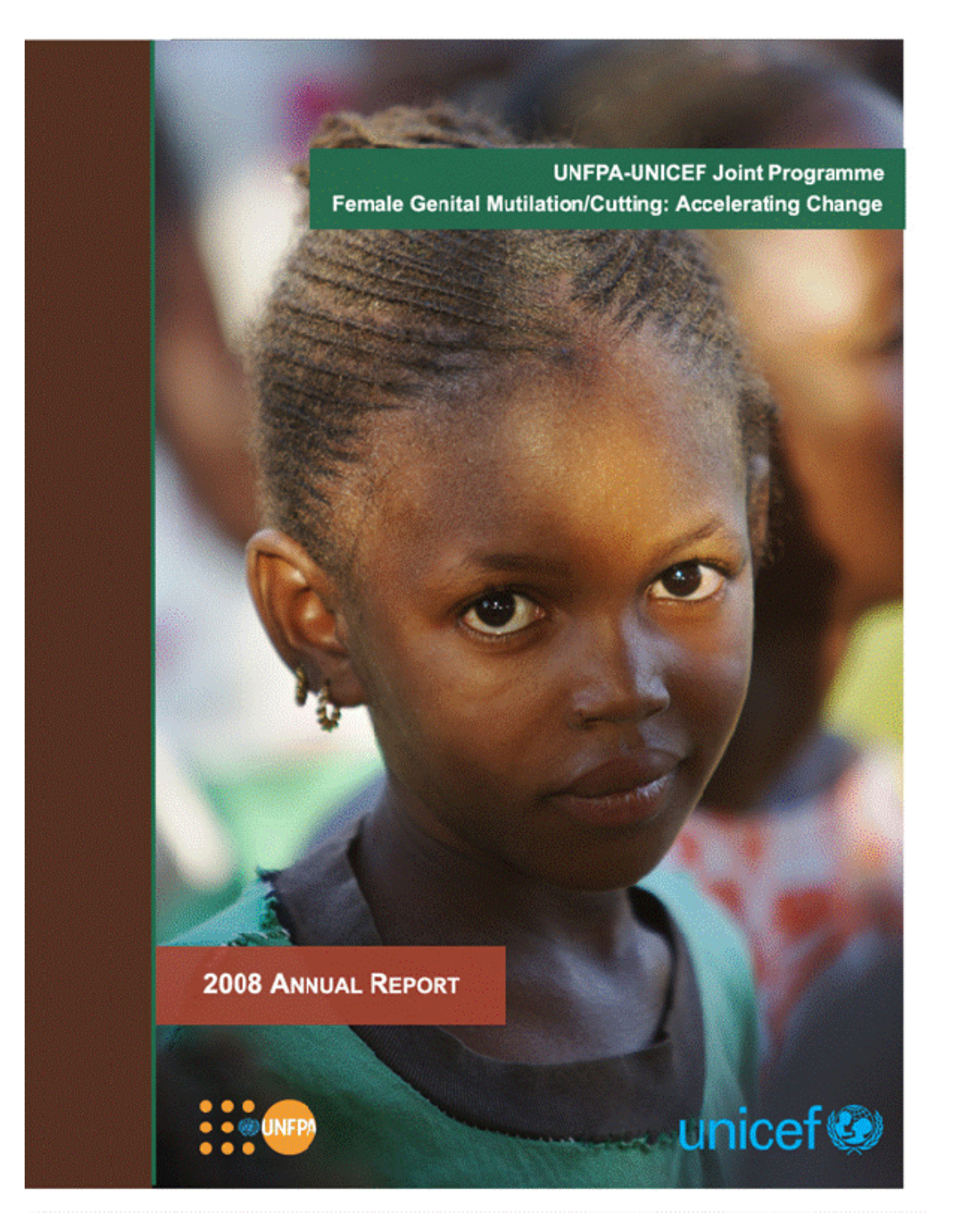# **TABLE OF CONTENTS**

|     |     |                                                          | 3  |
|-----|-----|----------------------------------------------------------|----|
| 1.0 |     |                                                          | 6  |
| 2.0 |     |                                                          |    |
|     | 2.1 | The Goal of the UNFPA-UNICEF Joint Programme             | 9  |
|     | 2.2 |                                                          | 10 |
|     | 2.3 |                                                          | 10 |
| 3.0 |     |                                                          | 10 |
| 4.0 |     |                                                          | 12 |
| 5.0 |     |                                                          |    |
|     | 5.1 |                                                          | 12 |
|     | 5.2 | Results achieved by the Joint Programme at Country Level | 13 |
| 6.0 |     |                                                          | 28 |
| 7.0 |     |                                                          | 29 |
| 8.0 |     |                                                          | 30 |
|     |     |                                                          | 31 |

Cover photo: UNFPA/Dima Gavrysh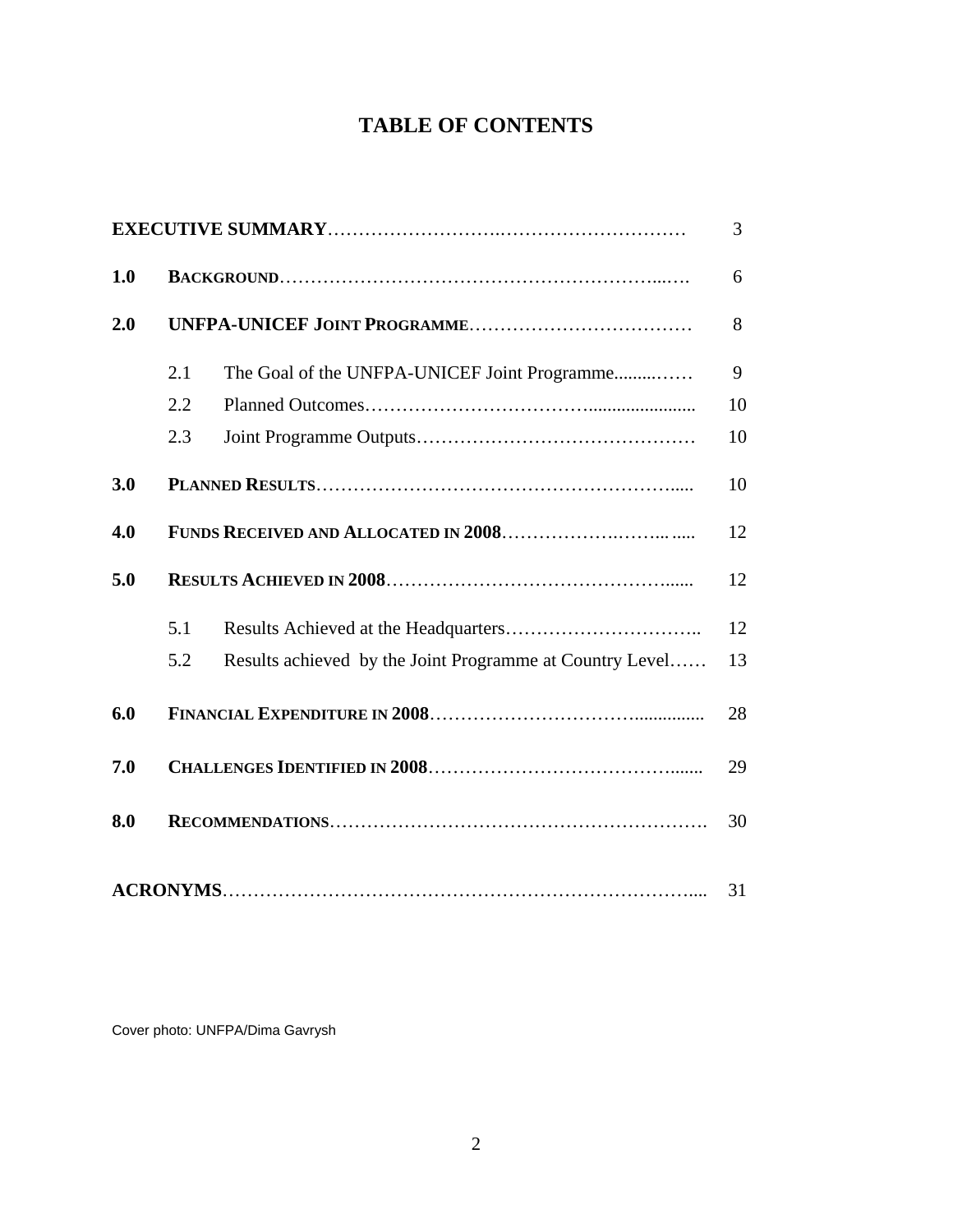

UNFPA/Teun Voeten

# **UNFPA-UNICEF JOINT PROGRAMME**

| <b>Joint Programme Title:</b>         | <b>UNFPA-UNICEF Joint Programme</b>                                        |  |  |
|---------------------------------------|----------------------------------------------------------------------------|--|--|
|                                       | Female Genital Mutilation/Cutting:                                         |  |  |
|                                       | <b>Accelerating Change</b>                                                 |  |  |
|                                       |                                                                            |  |  |
| <b>Duration of Joint Programme:</b>   | 5 years (January $2008 -$ December 2012)                                   |  |  |
| <b>Reporting Period:</b>              | January – December 2008                                                    |  |  |
| <b>Benefitting Countries in 2008:</b> | Egypt, Sudan, Djibouti, Kenya, Ethiopia,<br>Senegal, Guinea, Guinea-Bissau |  |  |
|                                       |                                                                            |  |  |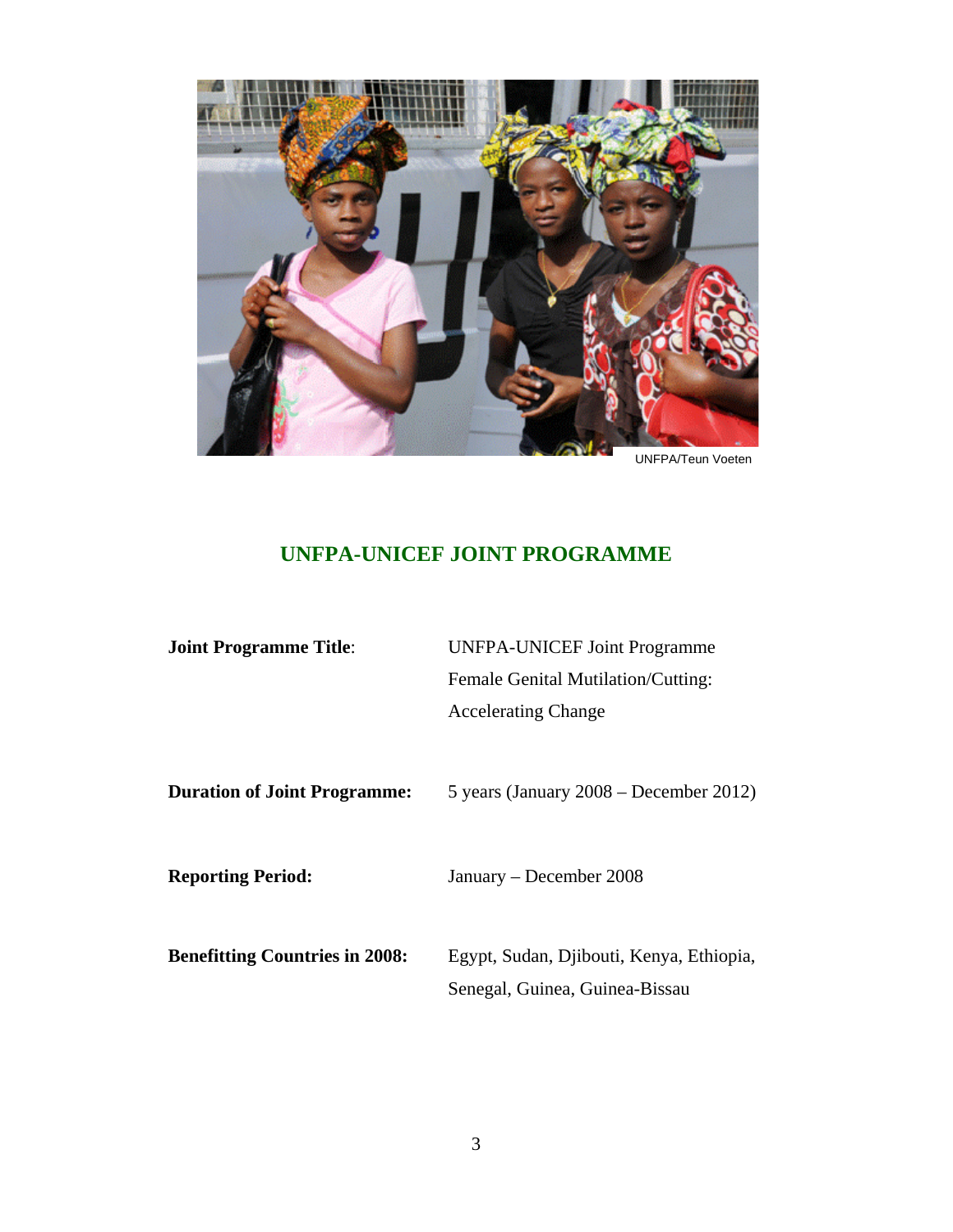### **EXECUTIVE SUMMARY**

The UNFPA-UNICEF Joint Programme contributes to the global and national efforts towards accelerated abandonment of Female Genital Mutilation/Cutting (FGM/C) within a generation (25 years). More specifically, the UNFPA-UNICEF Joint Programme's objective is to contribute to a 40 percent reduction of the practice among girls aged 0-15 years, with at least one country declared free of FGM/C by 2012. The Joint Programme aims at being implemented in 17 countries in Africa—Egypt, Sudan. Djibouti, Somalia, Kenya, Ethiopia, Uganda, Tanzania, Eritrea, Senegal, Guinea, Guinea-Bissau, Burkina Faso, the Gambia, Ghana, Mali and Mauritania. In 2008, the Joint Programme was implemented in eight countries—Egypt, Sudan, Djibouti, Kenya, Ethiopia, Senegal, Guinea and Guinea-Bissau.

Significant progress was made during the first year as shown by the following summarised results.

**Consultation with Countries:** UNFPA and UNICEF Headquarters organised the first consultation with the eight countries in Florence, Italy to plan for the implementation of the Joint Programme based on a common understanding of the basic principles as reflected in the Joint Programme document.

**Appointment of Global Coordinator:** In April 2008, a global coordinator to provide technical assistance and policy guidance to the implementing countries was appointed and is based in UNFPA Headquarters, New York.

**Development of Annual Workplans:** UNFPA and UNICEF in each of the eight countries prepared a Joint Annual Workplan which was reviewed and finalized with the technical assistance of the Global Coordinator. The eight Annual Workplans were consolidated at the Headquarters into one Global Workplan and funds were allocated to the countries accordingly. At the beginning of the implementation process, each country recruited a national coordinator and/or assigned a focal person to the Joint Programme.

**Launch of the Joint Programme:** UNFPA and UNICEF Country Offices jointly advocated with the governments to take a leading role in the FGM/C abandonment campaign. Successful advocacy was noted in five countries (Djibouti, Kenya, Guinea, Guinea Bissau and Ethiopia) where the governments took a leading role to launch the UNFPA-UNICEF Joint Programme, which demonstrated a high level commitment. In Guinea and Djibouti, the First Ladies officially launched the Joint Programme, while Ministers in charge of Children and Gender officially launched the Joint Programme in Kenya and Guinea Bissau. In Ethiopia, the Regional Vice-President launched the Joint Programme.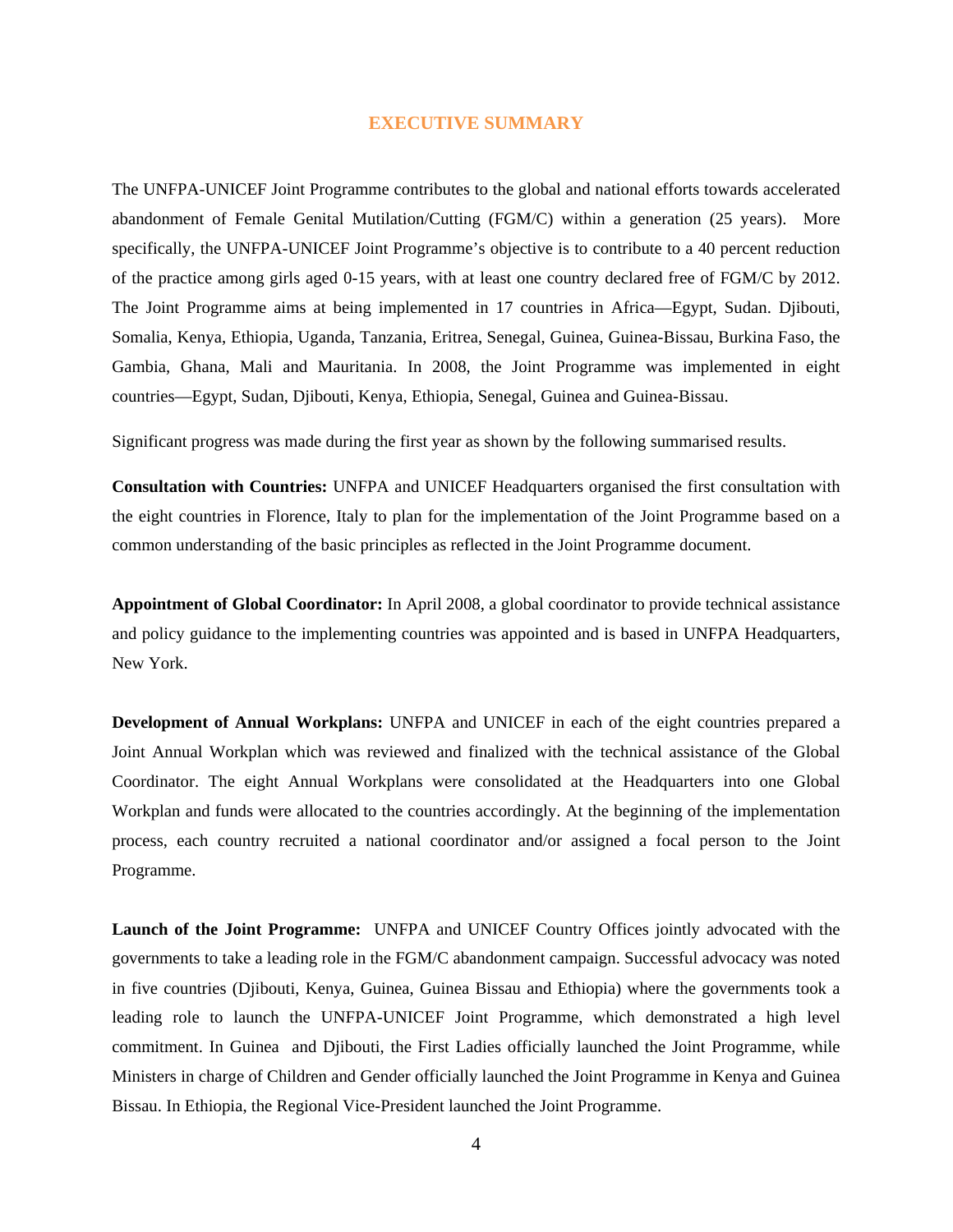**Government Mechanisms Established:** With the support of the Joint Programme**,** the National Child Act was amended in Egypt and Sudan; the National Action Plan was updated in Senegal; a National Workplan to implement an FGM/C abandonment campaign and a coordinating Committee and Secretariat were set up in Kenya; a National Steering Committee was set up in Sudan and Senegal within the General Assembly and; a National Criminal Law was amended to include specific articles to ban FGM/C practice. In Djibouti, the Joint Programme was integrated into the five year Government Programme.

**Baseline Studies Undertaken**: To assess the Joint Programme's efforts over the five year period, countries undertook baseline studies especially in those communities where the Joint Programme was to be initiated.

**Community Led Activities to Abandon FGM/C:** Communities were identified for the implementation of the common programmatic approach to accelerate FGM/C. Facilitators were trained and initiated dialogue on FGM/C abandonment using the Human Rights Approach resulting in:

- Capacity built for 2,400 community members and youth leaders to support abandonment campaign in Kenya
- Capacity built for 34,929 community members in 190 communities including 1,125 youths in Egypt
- Capacity built for 33 communities in Djibouti
- Capacity built for 42 trainers and nine supervisors in three regions in Guinea Bissau
- 200 women in Sudan declaring publicly not to excise their daughters and awarded certificates by the First Lady
- 10,000 people signed a Taga cloth to support abandonment of FGM/C including 44 community chiefs in Sudan
- 889 villages publicly declared FGM/C abandonment; capacity built for 951 community members and youth networks in three regions in Senegal
- 29 villages declared FGM/C abandonment in Djibouti

**Creation of Networks:** Through the UNFPA and UNICEF Joint Programme, Parliamentarians Networks were created in five countries (Senegal, Sudan, Kenya, Egypt and Djibouti); NGOs Networks were created in four countries (Sudan, Djibouti, Guinea Bissau and Egypt); Media Local Committees were created in Senegal; agreement was signed with the media in Egypt for covering and advocating for FGM/C abandonment; and professional medical associations joined together to support the FGM/C abandonment campaign in Sudan. Capacity was built for the following professional associations and networks to support FGM/C campaign: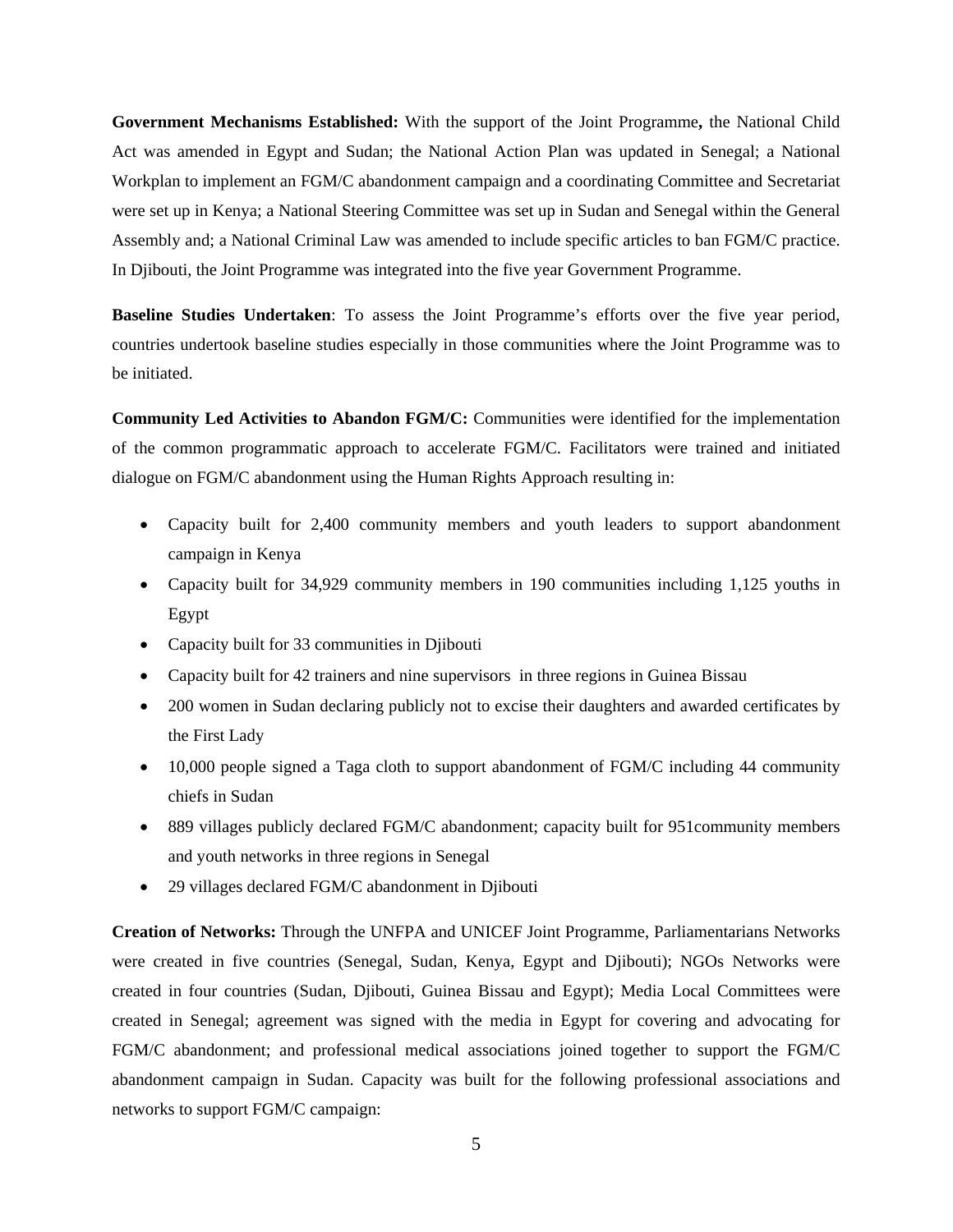- Women Lawyers Associations in Kenya and Ethiopia to support the FGM/C campaign
- 19 Muslim scholars in Kenya to lobby the Muslim leaders in the communities that practice FGM/C
- 80 religious scholars, community imams and 400 women advocates in Sudan
- 300 religious leaders in Egypt from three governorates
- 150 religious leaders in Diibouti
- 60 media personnel in Sudan
- 26 journalists in Kenya
- All government media personnel in Djibouti
- 100 journalists and traditional communicators in Guinea
- 30 journalists and animators in Guinea Bissau

UNFPA and UNICEF worked with international, national and local media to popularize the FGM/C abandonment campaign and the Joint Programme throughout the year and specifically during the launch.

The Joint Programme worked with Ministries of Health to advocate for stronger integration of FGM/C into reproductive health services as well as in training modules of service providers to manage complications resulting from excision. This resulted in:

- Reproductive health strategy revised in Sudan and Egypt
- Training package for health workers and medical practitioners manuals developed in Sudan and Egypt respectively
- Counselling and psychological Care Module updated in Djibouti
- Capacity built for 100 senior health providers and managers and nine district health teams
- Reproductive health guidelines and protocols on management of complications revised in Senegal
- Capacity built for health providers in Djibouti
- 40 frontline health workers in six districts trained to make referrals for patients with complications resulting from FGM/C practice

At the Headquarters' level, UNFPA and UNICEF worked with the Donors Working Group on FGM/C to develop fact-sheets on the links between FGM/C and gender-based violence, human rights, religion, culture, education and the Millennium Development Goals (MDGs). The two agencies supported the Donors Working Group to develop and finalize the "Platform for Action: Towards the Abandonment of Female Genital Mutilation/Cutting (FGM/C)." This Platform for Action summarizes key elements of a common programmatic approach resulting from an in-depth analysis and evaluation of programme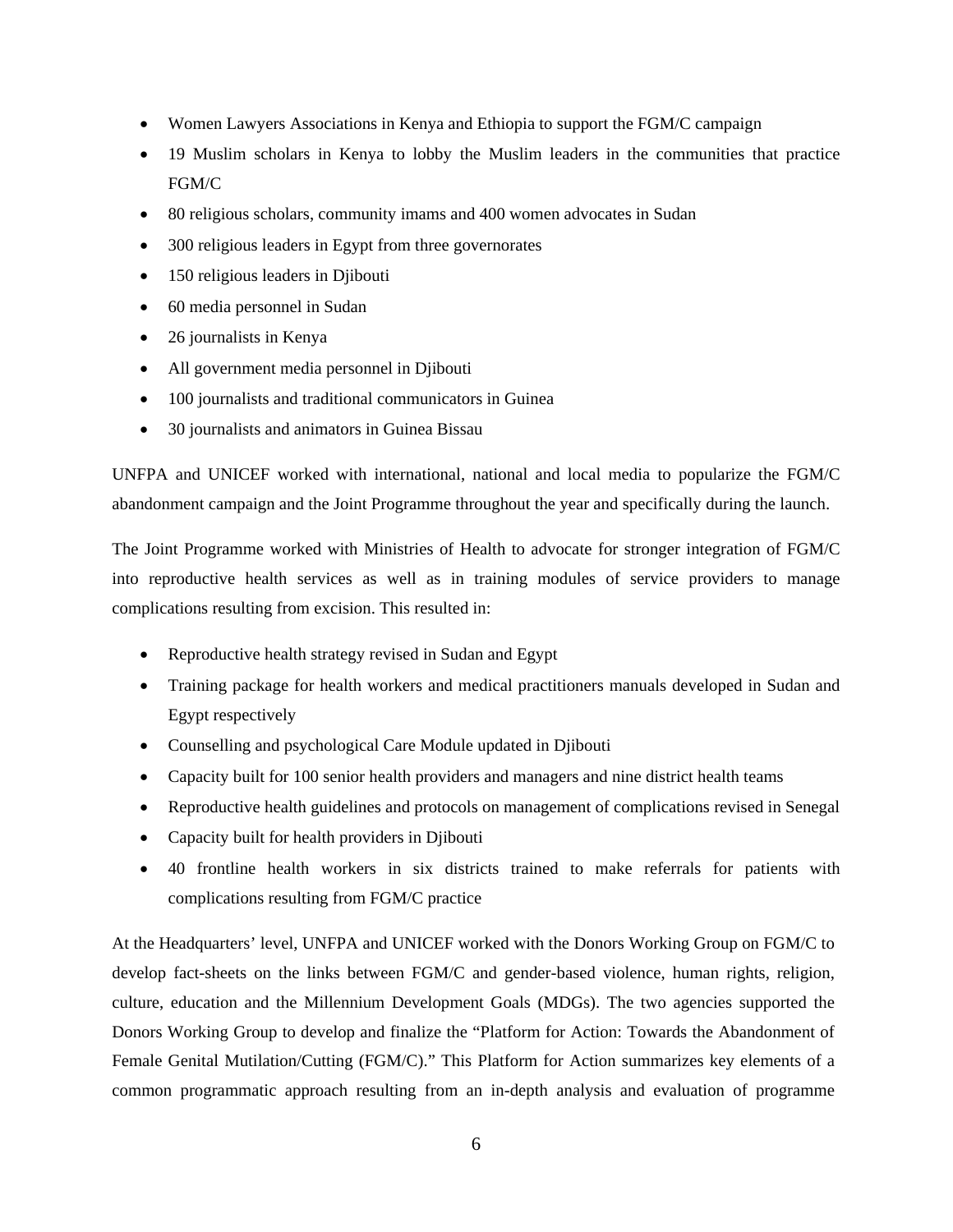experiences supported by national governments and non-governmental organisations working on the ground. The analysis was also informed by social science theories and human rights perspective and it highlights which approach works and why.

#### **1.0 BACKGROUND**

Female Genital Mutilation comprises all procedures involving partial or total removal of the external female genitalia or other injury to the female genital organs for non-medical reasons. Female genital mutilation is mostly carried out on girls between the ages of 0 and 15 years. Occasionally, adult and married women are also subjected to the procedure. The World Health Organization (WHO) has made three classifications of this procedure namely:

**Type 1:** Partial or total removal of the clitoris and/or the prepuce (clitoridectomy)

**Type 2**: Partial or total removal of the clitoris and the labia minora, with or without excision of the labia majora (excision)

**Type 3**: Narrowing of the vaginal orifice with creation of a covering seal by cutting and appositioning the labia minora and/or the labia majora, with or without excision of the clitoris (infibulation)

**Type 4**: All other harmful procedures to the female genitalia for non



Netsanet Assaye/Photoshare medical purposes, for example: pricking, piercing, incising, scraping and cauterization.

The immediate health consequences of FGM/C may last a long time if the victim survives. They include: haemorrhage which could be severe due to the injury caused by cutting of the clitoridal artery; excessive pain from the mutilated tissues and; blood loss and trauma which can lead to blackout or even death due to circulatory failure. In addition, infections (like urinary tract infection and pelvic infection) and abscess can occur due to the use of unclean instruments, herbs or ashes or due to urine and faeces. Acute urinary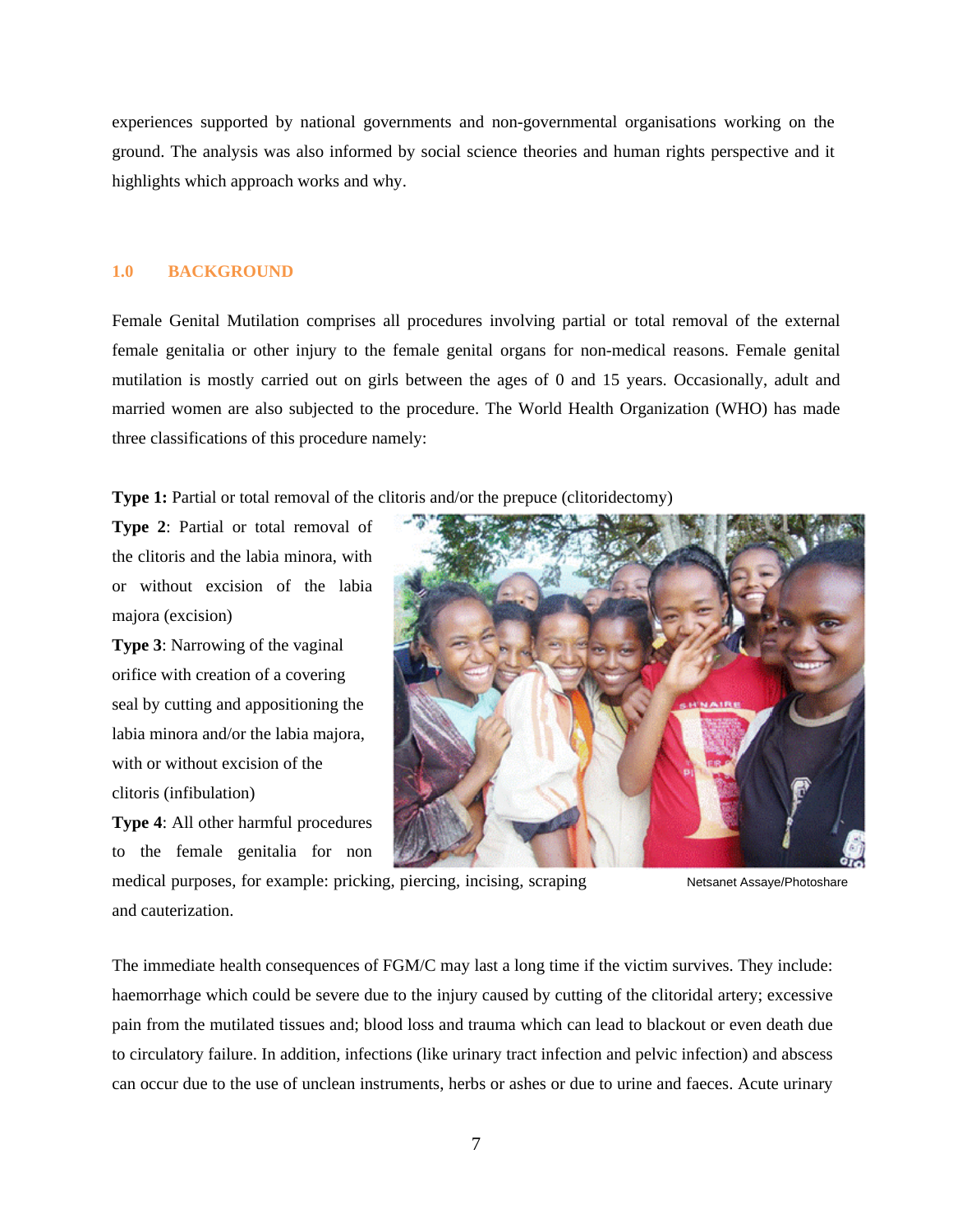retention can result from the swelling and inflammation around the wound as well as the girls'/women's fear of pain from urine coming in contact with the fresh and sore wound. Injury can also occur to the neighbouring tissues such as the urethra and the vaginal opening. Fractures and dislocation have been reported especially to the pelvis due to heavy pressure being applied to resisting girls and women.

Long-term consequences are more likely to occur with the more severe types of mutilation (Type 2 and 3) and include cysts and abscess on the vulva and recurrent urinary tract infections which can at times spread to the kidneys. Painful menstruation and accumulation of menstrual blood in the vagina can occur as a result of total or partial occlusion of the vaginal opening. Chronic pelvic infection can occur and sometimes be accompanied by discharge which can spread to the uterus and the fallopian tubes. Slow and incomplete healing of the wound and infection can lead to production of excessive connective tissue in the scar and this leads to keloid scar formation. This may obstruct the vaginal opening leading to painful menstrual periods and difficulties in providing gynaecological care. Sexual dysfunction may also occur in both partners as a result of painful intercourse. Psychological consequences include: worry, nervous shock, loss of trust and of self confidence and lack of interest in marital sexual relations due to pain.

A World Health Organization (WHO) study in 2006 on FGM/C and obstetric outcomes in six African countries (Burkina Faso, Ghana, Kenya, Nigeria, Senegal and Sudan) confirmed that deliveries by women who have undergone FGM/C are significantly more likely to have caesarean sections, risks for extensive bleeding, longer hospital stays after delivery, perennial tear, prolonged labour, the need for episiotomies, and death. The risk increases with the extent of cutting, with greatest risk experienced by women who have undergone Type 3 of FGM/C (infibulation). The death rate among babies during and immediately after birth was found to be much higher for infants born to excised mothers; the rate increased with the type of "cut'. The consequences for the countless women who deliver at home without the help of qualified health service providers and their babies are likely to be worse.

WHO estimates that about 100 to 140 million women have been subjected to Female Genital Mutilation/Cutting (FGM/C) in 28 countries in Africa as well as immigrants in Australia, New Zealand, Canada, Europe and the United States. FGM/C is practiced in Yemen. Some form of FGM/C is also reported in Central and South America. There are unconfirmed reports of limited incidence of FGM/C in the Islamic Republic of Iran, Jordan, Oman, the Occupied Palestinian Territory (Gaza) and certain Kurdish Communities in Iraq. Beyond these areas, the practice has also been reported among certain populations in India, Indonesia, and Malaysia. UNICEF estimates that three million girls are at risk of undergoing the procedures every year.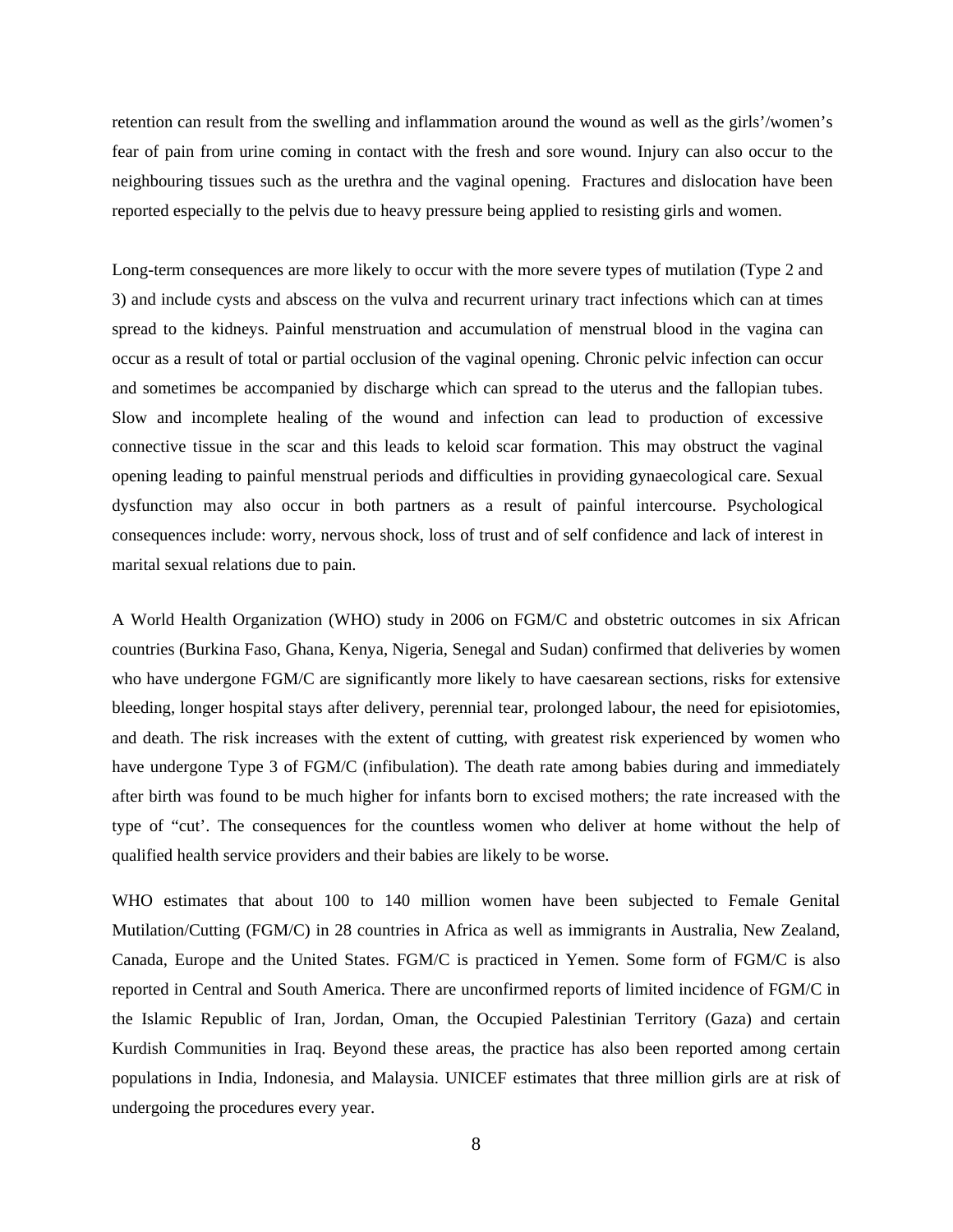Cultural beliefs and practices underpin the consideration that FGM/C is necessary for all girls in the community to prepare them for adulthood and marriage. The practice is often seen as part of the process of girls becoming clean, well-mannered, responsible, beautiful, mature and respectful adults. FGM/C is often believed to discourage behaviour that is considered frivolous, and hence it is assumed to ensure and preserve modesty, morality and virginity. FGM/C is often expected to reduce women's sexual drive, and thus ensure their self-control. In cases of infibulation, this control is further exerted by effectively constituting a physical hindrance to sexual intercourse. In societies in which FGM/C is widely practised, it is generally considered an important part of the cultural identity of girls and women, and may therefore impart a sense of pride, a coming of age and a feeling of community membership.

From a human rights perspective and from the foregoing discussion, FGM/C is rooted in a culture of discrimination against women and control of their sexuality. It is a human rights violation that deprives the individual of bodily integrity and freedom from torture and degrading and inhumane treatment. It is therefore intimately linked to the unequal position of women in political, social, and economic structures of societies where it is practiced.

The Millennium Development Goals 3, 4, and 5 cannot be achieved unless FGM/C is totally abandoned.

# **2.0 UNFPA-UNICEF JOINT PROGRAMME**

In the development of the Joint Programme, UNFPA and UNICEF were guided by their common objective towards accelerated abandonment of FGM/C. UNICEF's mandate covers child survival, development and participation, while UNFPA's mandate is to reduce maternal morbidity and mortality. The two UN organizations made a decision to develop a joint and innovative initiative that would move to action the "Inter-Agency Statement on the Elimination of Female Genital Mutilation". This resulted in the Joint Programme to accelerate the abandonment of FGM/C within a generation in the context of the 'UN to deliver as one'. The two UN organizations based their conceptual framework on social science research findings and country experiences that show the following:

• FGM/C is a social convention among communities that practice it. Families carry out FGM/C in order to ensure the marriageability and status of their daughters within the intramarrying group. What one family chooses to do, depends on what other families in that community choose to do. No one family has an incentive to abandon FGM/C: if they do, their daughter is destined to not be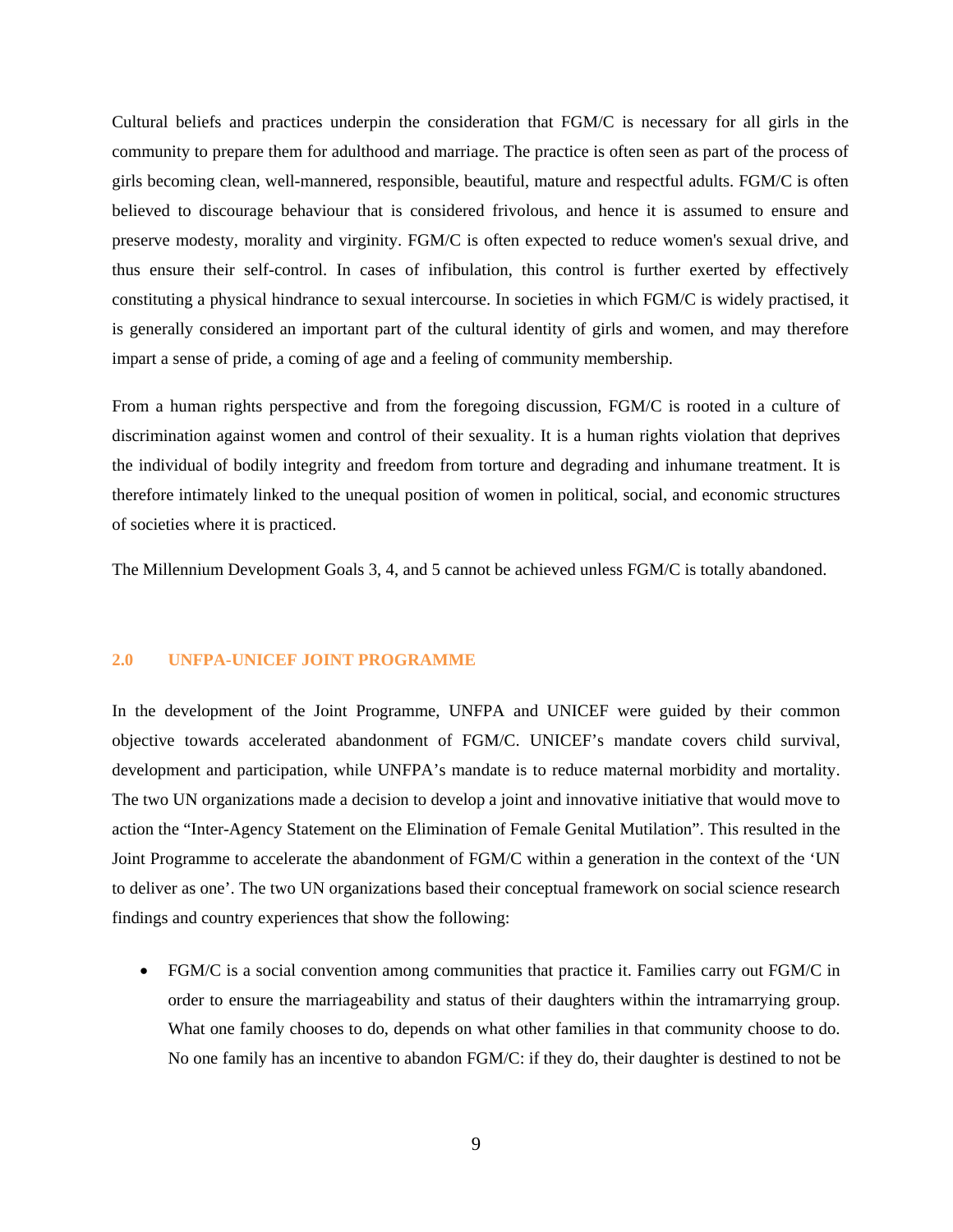married or to have a poor marriage. Even people who are opposed to this practice do it because of the pressure from the community.

- The practice has been aimed to promote female chastity and fidelity by controlling female sexuality.
- The practice is passed on from generation to generation and is supported and transmitted by women often through a culture of silence.

FGM/C therefore requires a social convention shift in communities where it is practiced. Having an enabling environment is of paramount importance for social change. Its abandonment can be accelerated using the following principles:

- 1. Culturally sensitive approaches that respect the community and encourages collective and coordinated decisions based on empowering knowledge, dialogue and reflection
- 2. Demonstration of the positive decision through public manifestation of commitment to abandon
- 3. Inclusion of the neighbouring communities through organized diffusion
- 4. An enabling environment created through national level actions including: legal measures, management of complications resulting from FGM/C, media bringing the knowledge to the community and encouraging debates, support by important stakeholders especially professional associations, religious leaders, parliamentarians, civil society and NGOs.

Based on these principles, the two agencies developed a segmentation approach to identify 17 countries that would be supported through the Joint Programme for accelerated abandonment of FGM/C. Implementing the Joint Programme in the 17 countries (Egypt, Sudan. Djibouti, Somalia, Kenya, Ethiopia, Uganda, Tanzania, Eritrea, Senegal, Guinea, Guinea-Bissau, Burkina Faso, the Gambia, Ghana, Mali and Mauritania) would foster coordinated action among countries with similar characteristics that include status of the practice; attitude; history of abandonment; regional and ethnic connections and an enabling environment.

### **2.1 The Goal of the UNFPA-UNICEF Joint Programme**

The goal of the Joint Programme is to contribute to the accelerated abandonment of FGM/C within a generation in 17 countries in Africa demonstrated by 40% reduction of the practice among girls aged 0-15 years and at least one country declared free of FGM/C by 2012.

This global initiative is being implemented for five years (2008-2012).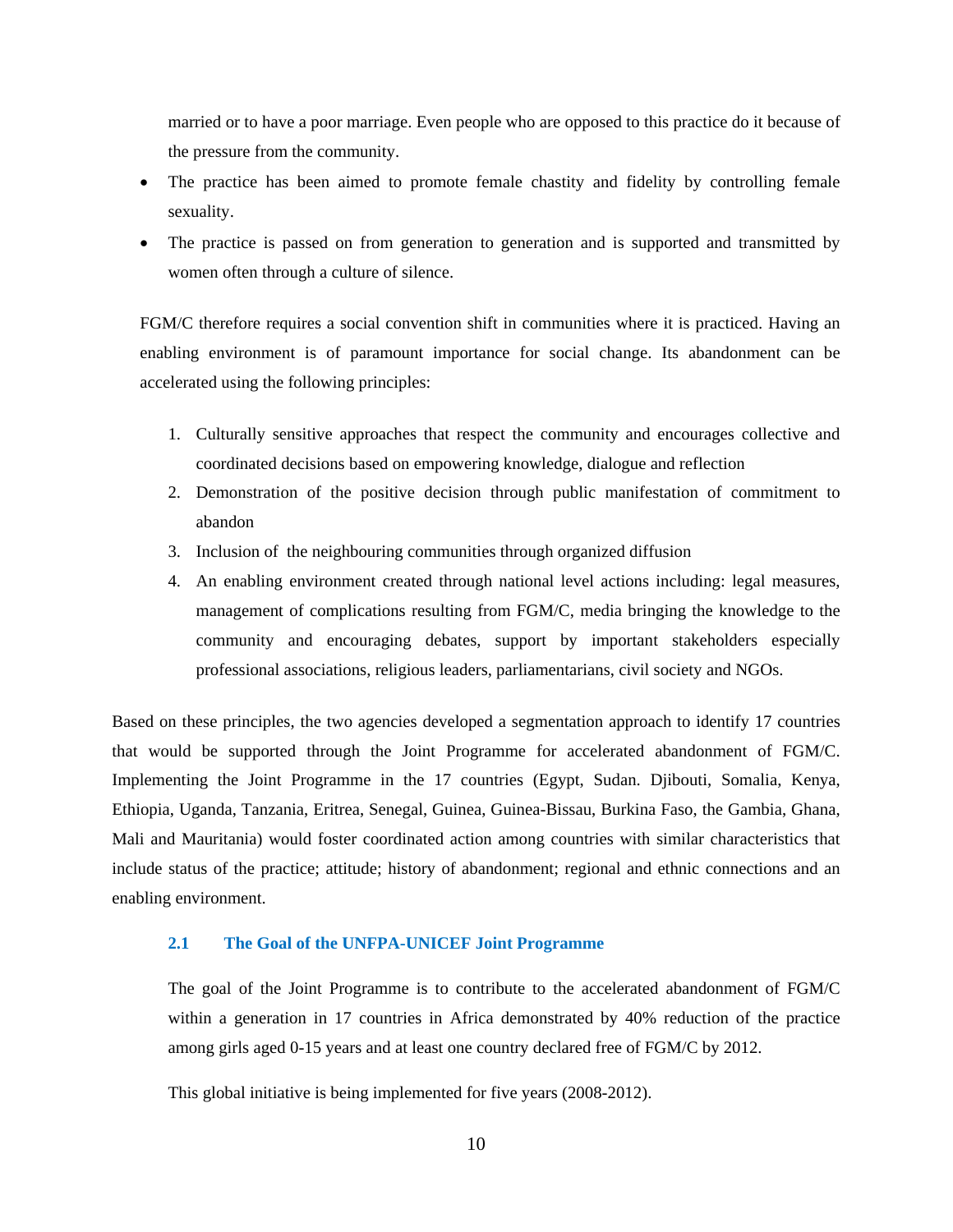### **2.2 Planned Outcomes**

- The process of abandonment of FGM/C is accelerated in the 17 countries covered by the programme, with at least one country declared FGM/C free by the end of the programme.
- $\blacktriangleright$  Community and national efforts, already identified as promising for leading to positive social transformation, are expanded and constitute a large scale movement, within and across national boundaries.

# **2.3 Joint Programme Outputs**

The Joint Programme has nine outputs:

- ` Effective enactment and enforcement of legislation against FGM/C
- ` Knowledge dissemination of socio-cultural dynamics of FGM/C practice
- Collaboration with key development partners on a common framework for the abandonment of FGM/C
- ` Evidence-based data for programming and policies
- Consolidation of existing partnerships and forging of new partnerships
- ` Expanding network of religious leaders advocating abandonment of FGM/C
- ` Media campaigns emphasizing FGM/C abandonment process in Sub-Saharan Africa, Sudan and Egypt
- ` Better integration of implications of FGM/C practice into reproductive health strategies.
- ` Building donor support to pool resources for a global movement towards abandonment of FGM/C

# **3.0 PLANNED RESULTS FOR 2008**

UNFPA and UNICEF stressed that the Joint Programme would contribute to the following results during the first year of implementation, namely:

- a) UNFPA-UNICEF Joint Programme would be launched by the governments in eight countries. This would be a demonstration of governments' commitment to work with the two UN organizations and other partners towards accelerated abandonment of FGM/C within a generation.
- b) Governments would set up national mechanisms to support acceleration of FGM/C.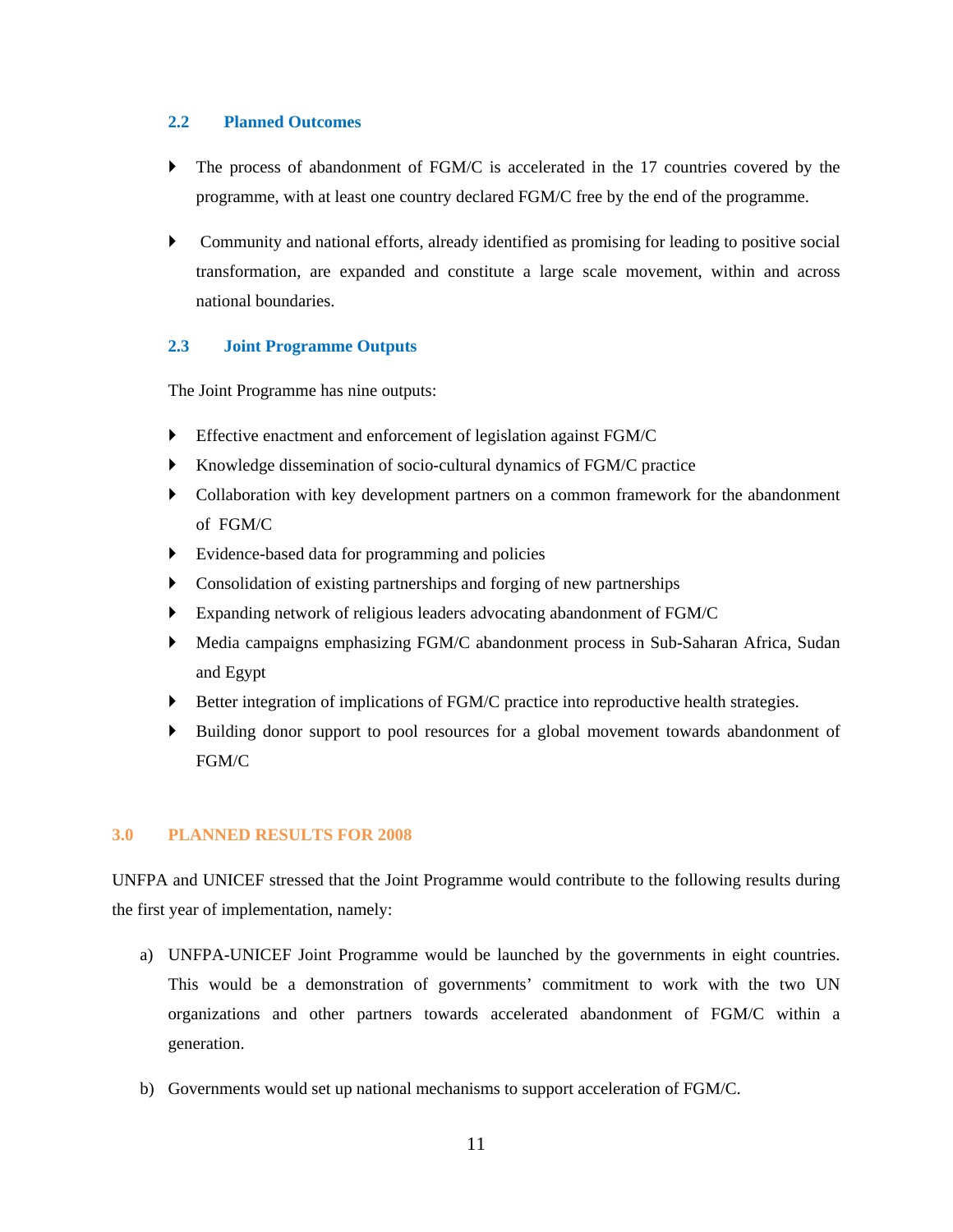- c) Innovative approaches for social transformation at community level would be scaled up, resulting in many communities making public pledges to stop FGM/C.
- d) Support for the Donors Working Group would be continued to ensure that the FGM/C dialogue is kept alive globally.
- e) Baseline surveys would be conducted in the eight selected countries to help monitor results of the programme.
- f) Networks and coalitions of various partners would be established especially among NGOs, Parliamentarians, civil society organizations, religious leaders and the media. These networks would work with the UN organizations to promote FGM/C abandonment and lobby for changes in policy and laws to support abandonment of FGM/C.
- g) Capacity would be developed for different groups and networks to have adequate knowledge and skills to support FGM/C abandonment.

Support would be provided to Medical Schools and the Ministry of Health to review curriculum and modules with a view to integrating FGM/C in the curriculum and in service delivery. This would ensure that service providers are equipped to manage complications resulting from FGM/C practice. Also, women and girls who are victims of FGM/C would receive needed services.



UNFPA/Teun Voeten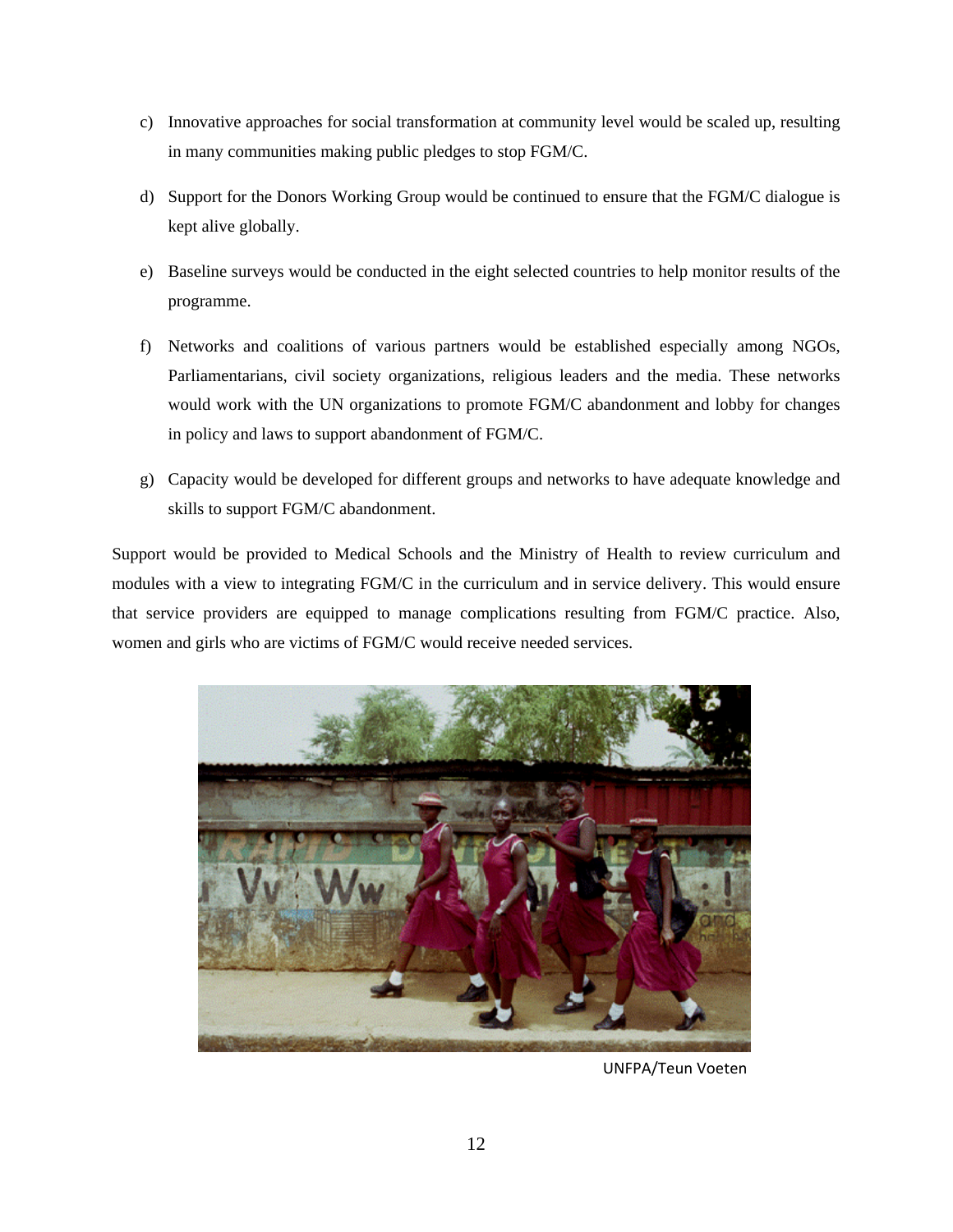## **4.0 FUNDS RECEIVED IN 20081**

UNFPA and UNICEF appreciate very much the funds received as follows from the Government of Norway, Ireland and Austria for the activities in  $2008^2$ . The table below shows the contribution made.

| Donor                   | <b>Contribution</b><br>in US\$ | <b>Contribution Date</b> |
|-------------------------|--------------------------------|--------------------------|
| Ireland                 | 737,463.13                     | 18-Dec-07                |
| Norway                  | 3,642,987.25                   | $13$ -Dec-07             |
| Austria                 | 155,763.24                     | 30-May-08                |
| Total allocated in 2008 | 4,536,213.562                  |                          |

#### **5.0 RESULTS ACHIEVED IN 2008**

The two UN organizations worked in synergy to support FGM/C campaign to accelerate abandonment. Country offices and headquarters acted as a catalyst through partnership building at country level to ensure critical mass of supporters. The results achieved are detailed in the following sections.

## **5.1 Results Achieved at Headquarters**

UNFPA and UNICEF initiated continuous dialogue to influence governments and partners to think and act differently towards a faster acceleration of FGM/C abandonment. The two organizations at headquarters provided technical support to all eight countries in the development and finalization of their first joint workplans. They supported country offices to lobby governments for a high level launch to give it increased visibility and prominence. They provided needed tools to support the countries to monitor progress on a quarterly basis and to prepare their annual reports.

 $1$  In accordance with the UNDG Joint Programme Guidelines, UNFPA as Administrative Agent charges 1% of each contribution.<br><sup>2</sup> In addition, the Joint Programme received generous contributions from the Government of Italy (\$2,590,673.58)

as well as the second payment from the Government of Norway (\$2,865,329.51) in December 2008, which will be allocated to the activities in 2009.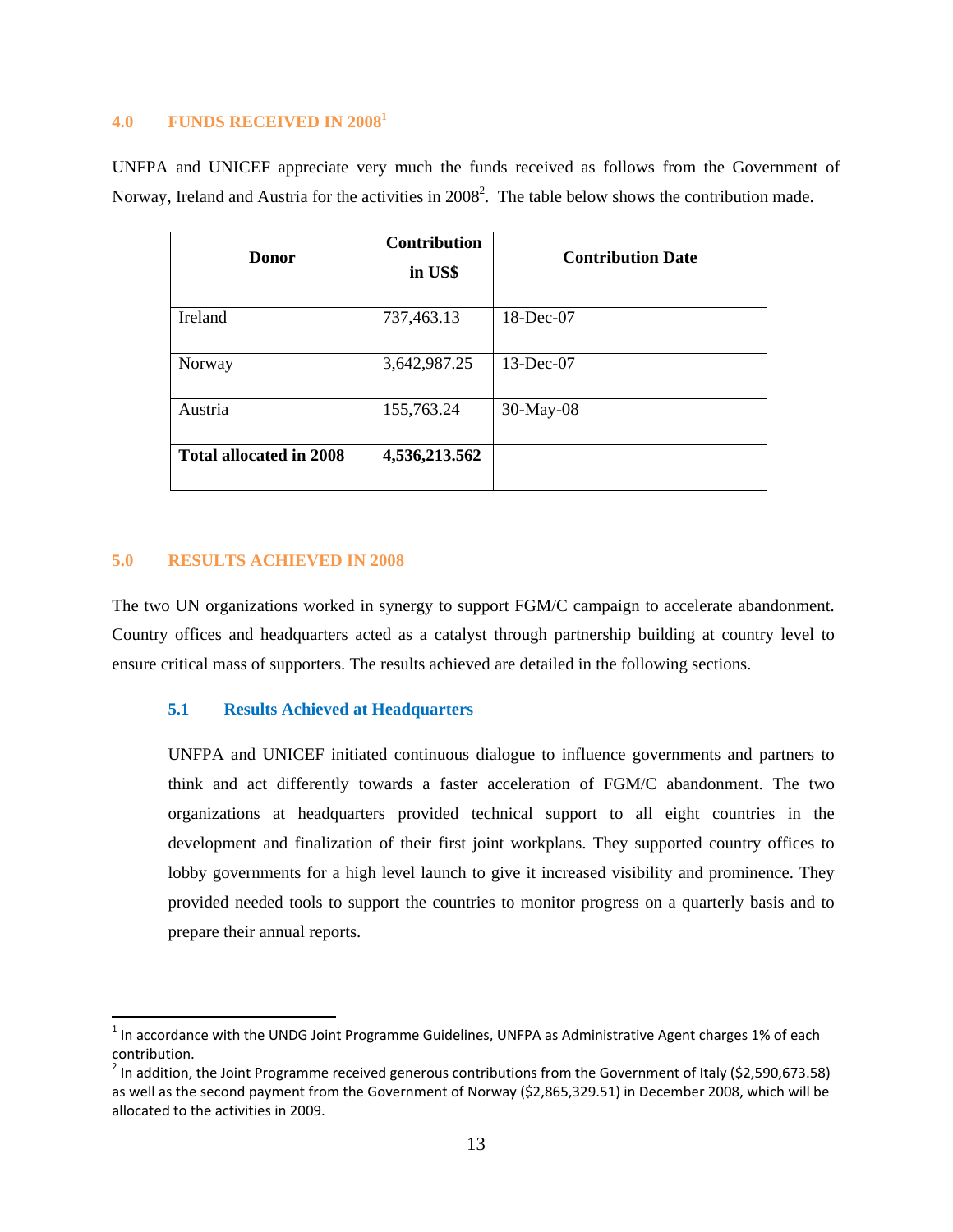UNFPA and UNICEF at headquarters continued to work with the Donors working Group on FGM/C and supported the development of fact sheets on FGM/C and its link to gender based violence, human rights, religion, culture, education and the Millennium Development Goals (MDGs). They also supported the Donors Working Group in the finalization of the "Platform for Action: Towards the Abandonment of Female Genital Mutilation/Cutting (FGM/C)". Furthermore, they worked with other donors to initiate a website for the Donors Working Group.

#### **5.2 Results Achieved at Country Level**

Major results were achieved at the country level despite of the programme starting in the second quarter of the year in many countries. All the countries identified national coordinators for the Joint programme to follow-up on its implementation. The expenditure is summarized under each of the nine outputs.

#### **OUTPUT 1: Effective enactment and enforcement of legislation against FGM/C**

Under this output it was planned that the Joint Programme would be launched at a high level in the eight countries. This would demonstrate governments' commitment towards FGM/C campaign. Furthermore the governments would be lobbied to set up national mechanisms to guide the implementation of FGM/C abandonment interventions. The following are the results achieved in 2008 under this output.

**Egypt:** In June 2008, the Parliament included FGM/C as a punishable offence in the Penal Code and amended the Child Law to require the creation of decentralized Child Protection Committees at the Governorate and District levels. The legislation provides punitive measures from a sentence of three months to two years or a penalty of a minimum of 1000 and a maximum of 5000 Egyptian pounds. UNFPA and UNICEF were among the partners advocating for the legislation. UNICEF through the Joint Programme lobbied for the amendment of the *Child Law or National Child Act* . In accordance with the amended child law, nation-wide *28 Child Protection Committees* at Governorate and District level have been formed, with the duties to design child protection policies and monitor policy implementation.

With the contribution of the Joint Programme, Egypt established and launched its *National Strategy* towards FGM/C abandonment. This strategy is expected to guide all players to ensure focused attention to the FGM/C abandonment campaign and also provide an avenue through which the government would monitor national and local activities.

**Senegal:** Through the financial support from the Joint Programme, the existing *National Action Plan* was updated and disseminated to Parliamentarians and other groups. This National Action Plan aims at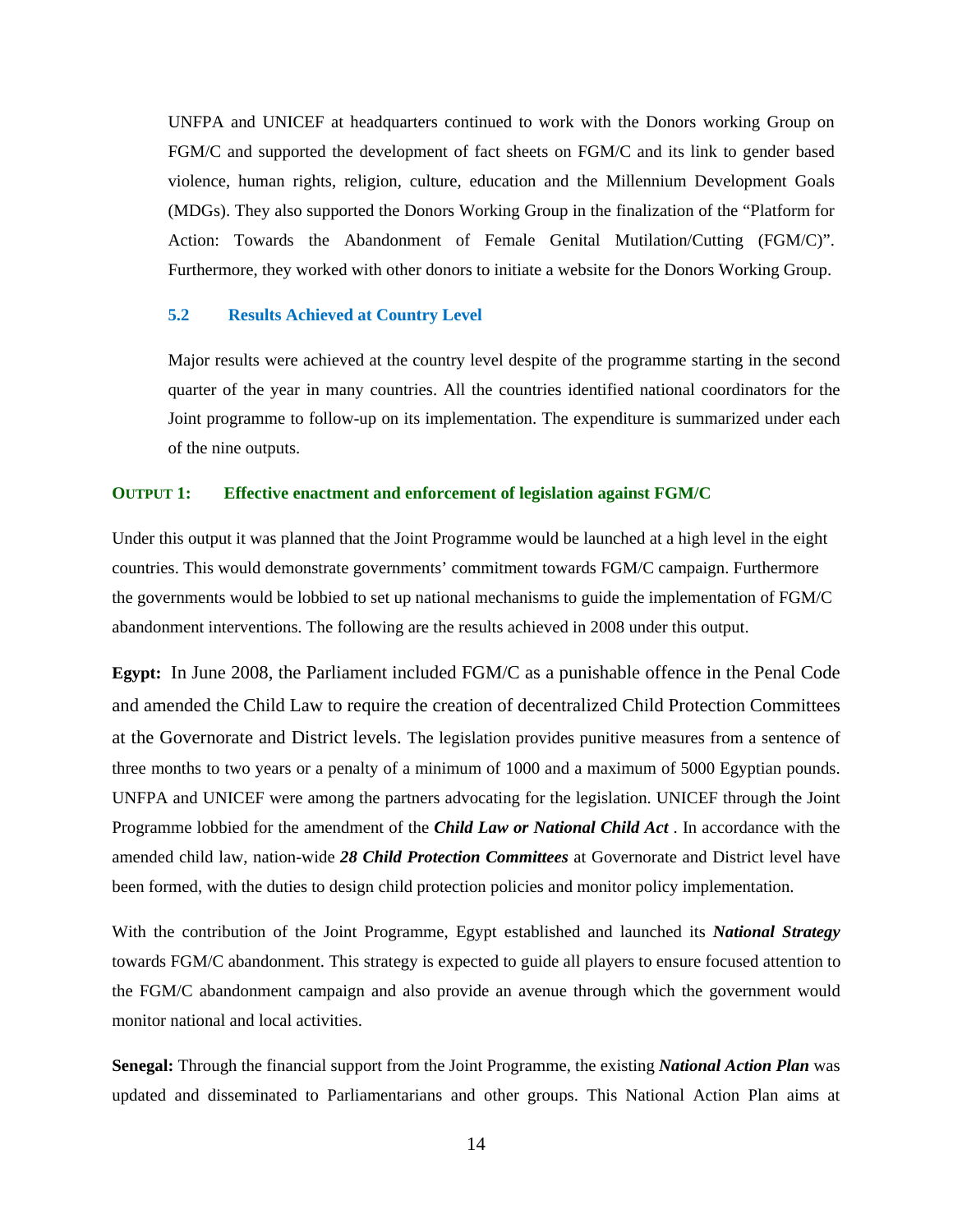creating a vast movement of social transformation at community level and commitment of national authorities, Parliamentarians, NGOs, civil society associations, religious leaders and traditional leaders, the media, women, teenagers and youth. In addition, a *National Steering Committee* was established to monitor changes in FGM/C abandonment.

**Kenya:** UNFPA and UNICEF lobbied key legislators to support FGM/C campaign. This led to a high level launch of the Joint Programme in September 2008 by the Minister of Gender, Children and Social Development. During this launch*,* the Minister committed the Government to support the establishment of a Coordinating Committee with a Secretariat to bring together all partners working on FGM/C and to develop a National Strategy towards accelerated FGM/C abandonment. In addition the Government would amend the Children Act to ensure strengthened protection of children from this practice. In this respect the Minister categorically stated that the people who practice FGM/C should be jailed for life. The Minister called upon development partners to support scaling up of FGM/C interventions throughout the country. The launch was attended by over 100 dignitaries among them senior Government officials, Parliamentarians, the National Coordinating Agency for Population and Development, the National AIDS Control Council, development partners, CIDA, USAID Cooperating Agencies including the Population Council and Equality Now; UN Country team (UNCT), NGOs, civil society organizations, faith-based organisations, youths, international, national and local media.

With the support of the Joint Programme, the government developed a FGM/C *Joint National Workplan (2008-2012).* Under the auspices of the Ministry for Gender, Children and Social Development, the Government established *a National Coordinating Committee* and a Secretariat with clear terms of reference to monitor and report progress on FGM/C abandonment. It also established a monitoring and evaluation mechanism which would ensure that results being achieved by different stakeholders are documented.

**Sudan**: Through advocacy and support from the Joint Programme, a *Steering Committee* was formed in Sudan within the General Assembly as a supervisory body to oversee FGM/C interventions in the country.

The FGM/C *National Strategy and National Action Plan* for the accelerated abandonment campaign of FGM/C was also developed and launched at national level during the International Zero Tolerance Day by the Federal Minister of Social Welfare and Women and Child Affairs. The two frameworks were also launched in Gadarif and South Kordofan States. UNICEF supported the revision of the *National Child's*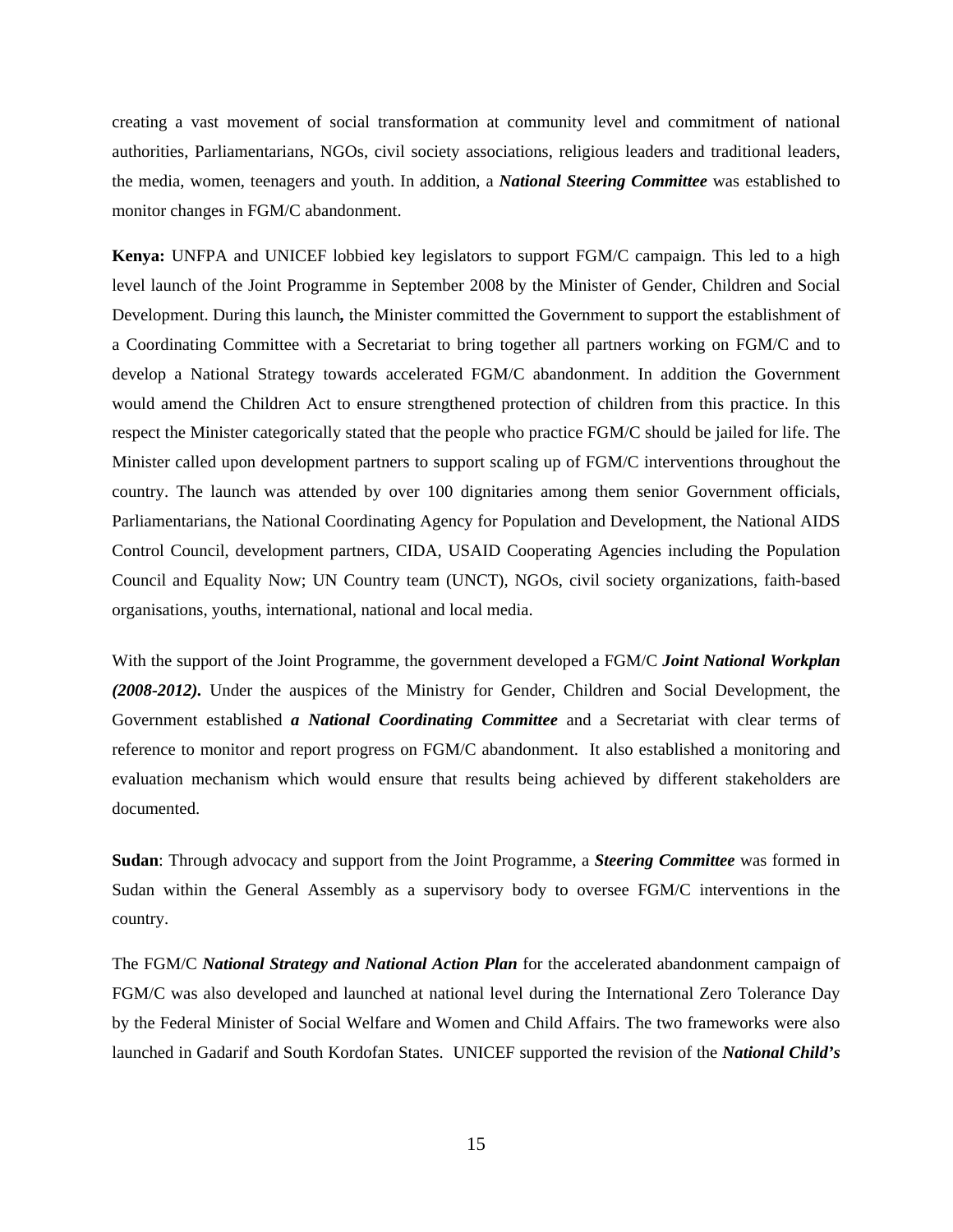*Act* to include FGM/C as a criminal offence and the *State Child Act* in Kordofan, West and North Darfur and Kassala States.

In support of the Joint Programme, commitments were made by State Ministers, the Advisor to the Governor of Women and Child Affairs, the Legislative Council and the Secretary General of the State Council for Child Welfare in five states to support the accelerated abandonment of FGM/C and child protection and to issue States level laws to ban FGM/C. The government also agreed to integrate FGM/C issues in *teachers training guides* and in *students' curriculum*. Following advocacy efforts by the Joint Programme, the *National Criminal Law* was amended to include specific articles related to banning of FGM/C. This law calls for policy dialogue, forums and public debates at the national level and in Gadarif and South Kordofan States. Special sessions to discuss the implementation of the law were organized and attended by 60 parliamentarians.

**Guinea Bissau:** UNFPA and UNICEF lobbied the Government to support the FGM/C abandonment campaign. This led to the *launch* of the Joint Programme by the Minister of Social Solidarity, Family and Poverty Eradication in June 2008. The Minister observed that the launch was a demonstration of the good relationship between the Ministry and the partners of the UN System. The Minister indicated that FGM/C was and is an evil practice that causes psychological and physical harm and is a violation of human rights. The launch was attended by 250 people including parliamentarians, representatives of government ministries, UNCT, representatives of embassies, international and local NGOs, media organizations, youth associations, local artists and theatre troupes.

In addition, *a coordination mechanism* on FGM/C and other harmful practices was created under the aegis of the Women and Child Institute. Two consultants were recruited by the Institute to elaborate the *National Strategic Document* for the Abandonment of FGM/C in the country.

**Guinea:** A national conference was held to lobby the Government to take ownership of the FGM/C abandonment campaign. The Government agreed to take a leading role in the *launch* of the UNFPA-UNICEF Joint Programme which took place in September 2008 led by the First Lady Madame Henrietta Conte. The First Lady assured the audience of her determination to fight FGM/C. The Prime Minister who also spoke at the launch observed that FGM/C was used as an economic enterprise and "this must stop". The Government observed that UNFPA-UNICEF Joint Programme was an ambitious programme and therefore, it was important to develop a national strategy that would lead to the accelerated abandonment of FGM/C. The Launch was attended by 250 people among them Government Ministers, former Ministers, UNCT, religious leaders, the media, NGOs, civil society organizations, and the youth. The Government also made commitments to contribute US\$40,000 towards the Joint Programme**.**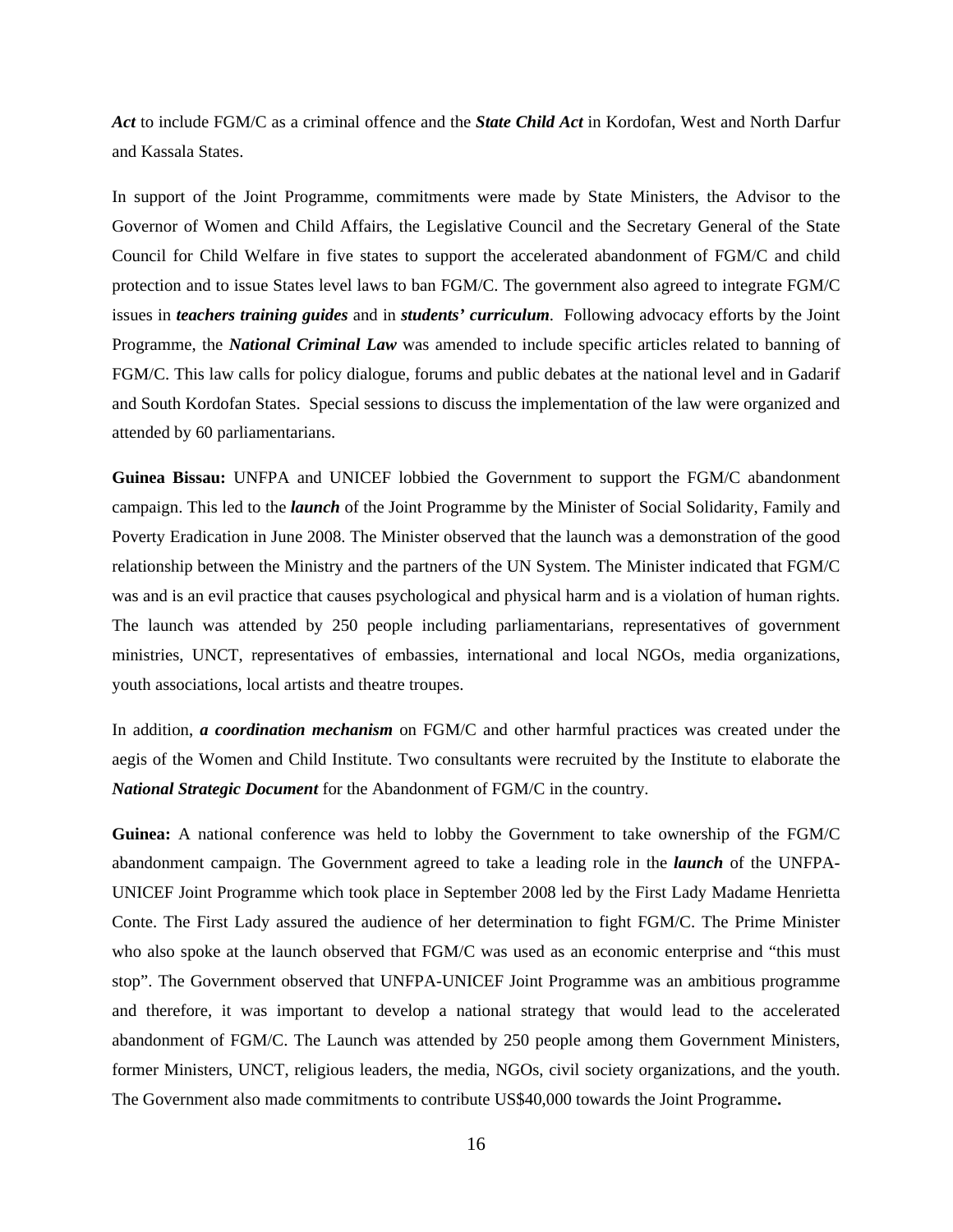**Djibouti:** The First Lady Mrs. Kadra Mahmoud Haid *launched* the Joint Programme in May 2008 following UNFPA and UNICEF concerted advocacy efforts. She described FGM/C as a manifestation of gender inequalities: 'If Djibouti is to win the struggle against Female Genital Mutilation/Cutting (FGM/C), it must fight poverty and ignorance. Abandonment of FGM/C will therefore contribute to the empowerment of women; improvement of maternal health and reduction of child mortality.' The Djibouti Minister of Islamic Affairs described FGM/C as a socio-cultural phenomenon with no basis in the Koran and urged doctors and Islamic scholars to work together to sensitize their communities on the negative effects of the practice. The launch was attended by over 200 people that included: 12 Government Ministers, Members of Parliament, UNCT, Ambassadors, religious leaders, NGOs and civil society organizations. All of them pledged to support acceleration of the abandonment of FGM/C within a generation.

Following the launch, the Government integrated the UNFPA-UNICEF Joint Programme into the *five year National Programme* aimed to accelerate the abandonment of FGM/C. The Ministry for the Promotion of Women Affairs and the Ministry of Muslim Affairs as well as the National Union of Djibouti Women were given the mandate to implement the National Programme.

**Ethiopia:** Through formal consultations with the Afar Bureau of Women Affairs, the Joint Programme was *launched* by the Afar Regional Vice President in December 2008. The Bureau is taking leadership in the implementation of the UNFPA-UNICEF Joint Programme in Afar region.

*The total amount spent in output one was US\$ 177, 237.41* 

#### **OUTPUT 2: Knowledge dissemination of socio-cultural dynamics of FGM/C practice**

Under this output, the Joint Programme anticipated innovative approaches to change the prevailing social convention for social transformation at community level to be scaled up, resulting in many communities making public declaration to stop excision. Therefore, the UNFPA and UNICEF Joint Programme mobilized their partners to work in this area using a human rights approach to allow communities to change the prevailing social convention of "cutting" and to make public declaration adopting positive social convention of "not cutting." Seven countries reported results under this output.

**Senegal:** With contribution from the Joint Programme, social mobilization campaigns were undertaken in *120 villages*. The capacity was built for *7,951 participants* through human rights classes and social transformation processes. This led to 120 communities abandoning FGM/C and influencing *360 other*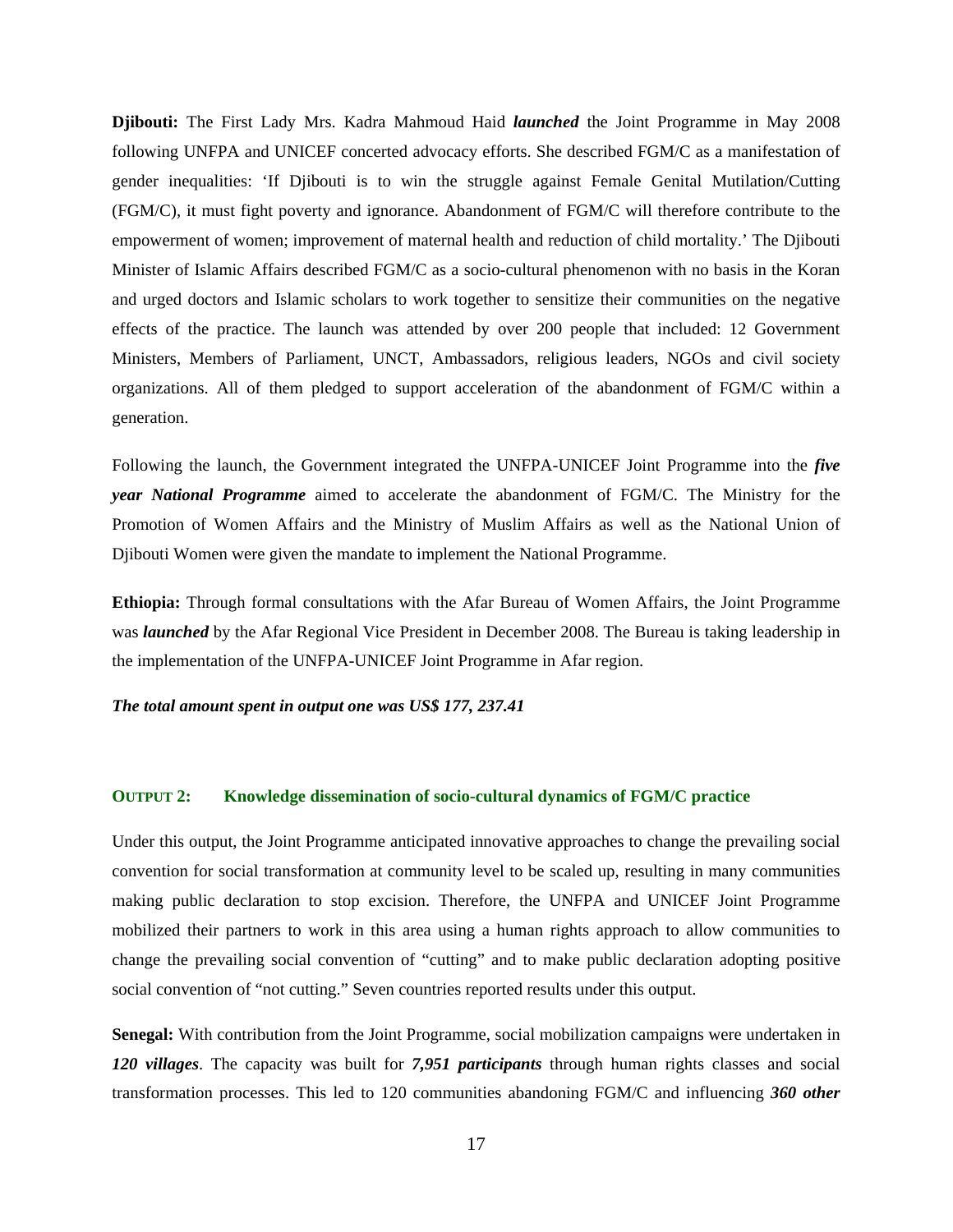*villages* through the organized diffusion strategy. This brought the total of villages that declared abandonment of FGM/C to 3,300 villages out of the initial 5,000 villages practicing FGM/C. In this process, youth participation was scaled up by involvement of the youth networks in three regions.

**Egypt:** The National Council for Childhood and Motherhood with the support of UNDP established FGM/C Free Village Model which is operational across Egypt to support grassroots mobilization in the abandonment of violence against children. The Joint Programme *recruited 40 Egyptian UN Volunteers* to help the expansion of the Free Village Model in Egypt. These volunteers are addressing FGM/C as a social convention and a violation of Child Rights.

**Kenya:** Through the support of the Joint Programme, *69 Chiefs* and *District Officers from three regions* of Northern Kenya were trained on Child Protection & Kenyan Laws and FGM/C. As a group of administration staff in charge of combating FGM/C and increasing enrolment of children in schools, the training was considered timely. The Chiefs and District Officers resolved to address FGM/C at community level based on information received on the Kenyan law and child protection, the adverse effects of FGM/C and the facts on religion and FGM/C. Community Forums providing communities with information and space to reach decisions with regards to FGM/C is one of the strategies that supports the abandonment process of FGM/C. The engagement and dialogue with religious leaders on FGM/C in Northern Kenya is bearing fruit as youthful religious scholars are now emerging, and endorsing the "nocutting" stand.

Capacity was built for *240 community* members from Tana River area in the Coast Province on FGM/C and its link to human rights and social and psychological effects of FGM/C. In addition, community dialogue was undertaken during the capacity building session to create an understanding that FGM/C is not linked to religion.

**Sudan:** The Joint Programme supported the event where *200 women* were conferred awards of "The Saleema mothers" by the First Lady. These are women who had vowed publicly not to excise their daughters. The event was attended by a total of 400 people, including the ex-Prime Minister, Imam El-Sadig Almahadi, NGOs and other celebrities who joined the celebration and awarding of the certificates. The Taga (cloth) in Sudan was signed by around *10,000 people* to signify their commitment towards abandonment of FGM/C. In addition, the capacity of *44 community chiefs* was built to support abandonment of FGM/C.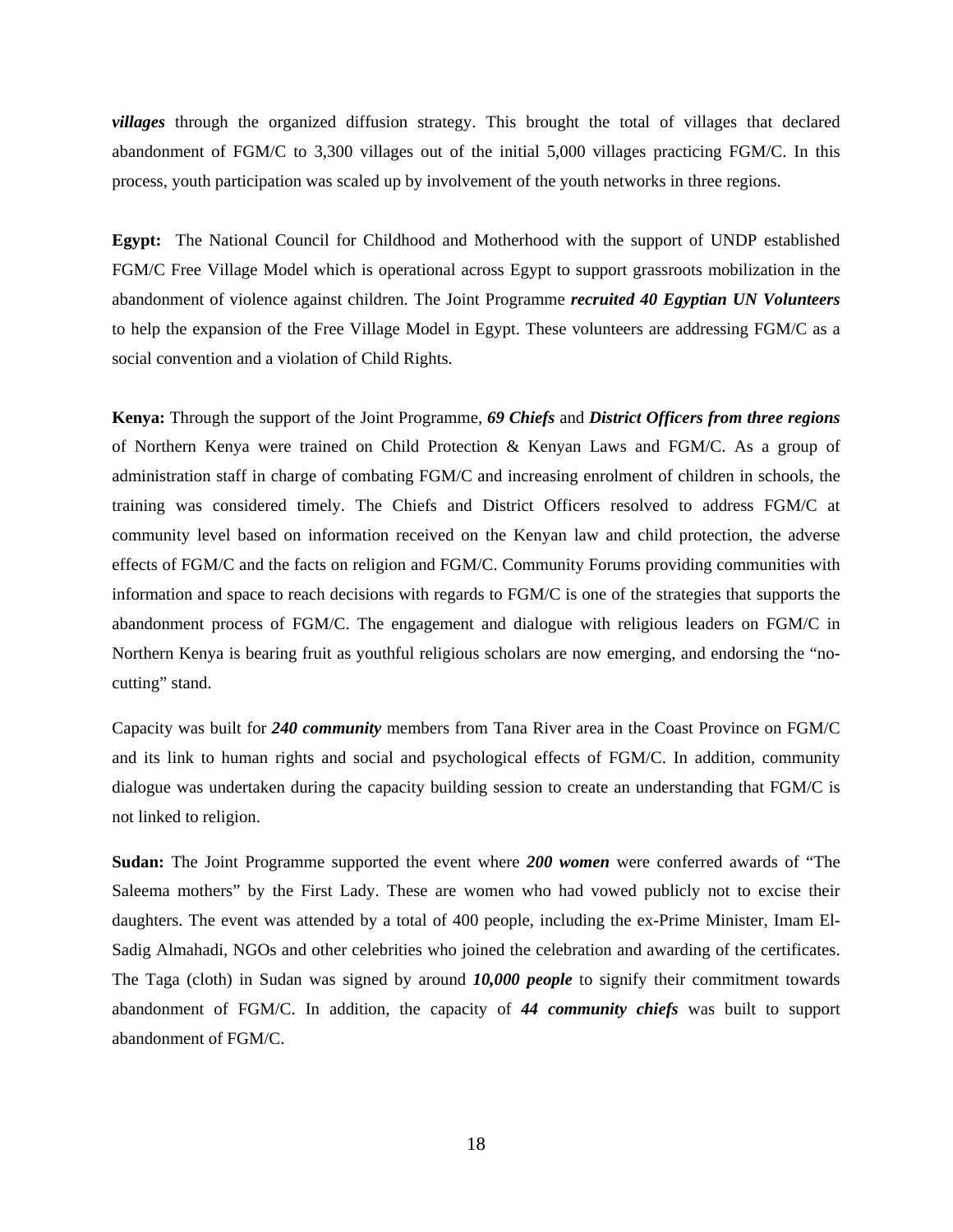**Ethiopia:** The Joint Programme formalized a partnership with a local NGO, Rohi Weddu, to facilitate community dialogue on the abandonment of FGM/C in *two zones*. It also formalized partnership with the Afar Pastoralist Development Association (APDA), to facilitate community dialogue in *six districts* of Afar region.

**Djibouti**: The Joint Programme supported the implementation of the common programmatic approach on social transformation in *33 communities* resulting in public declarations to abandon FGM/C in *29 communities*. To mobilize religious leaders and the women in the country, the Ministry for the Muslim Affairs and the National Union of the Djibouti Women was given mandate to implement FGM/C campaign abandonment nationwide.

**Guinea Bissau:** The Joint Programme funded a common programmatic approach on social transformation which was launched in *three regions* of the country. The Joint Programme secured an agreement between the Government and the NGO Tostan to implement and follow-up the common approach on social transformation. Towards this effort, capacity was built for community facilitators and supervisors. Tostan undertook policy dialogue with the national and local authorities in the regions of Oio, Gabu and Bafata. The NGO planned to train supervisors and trainers of the community organizers in 50 villages.

*The total amount used under this output was US\$ 728,704.28* 

# **OUTPUT 3: Collaboration with Key Development Partners on a Common Framework for the abandonment of FGM/C**

UNFPA and UNICEF at headquarters continued to work with the Donors Working Group on FGM/C (DWG) to ensure that the dialogue is kept alive globally. The DWG has since 2001 brought together key governmental and inter-governmental organisations and foundations committed to supporting the abandonment of FGM/C.

The two agencies participated in the development of *fact sheets* on FGM/C and its link to gender based violence, human rights, religion, culture, education and the Millennium Development Goals (MDGs). They also supported the Donors Working Group in the finalization of the *"***Platform for Action: Towards the Abandonment of Female Genital Mutilation/Cutting (FGM/C)".**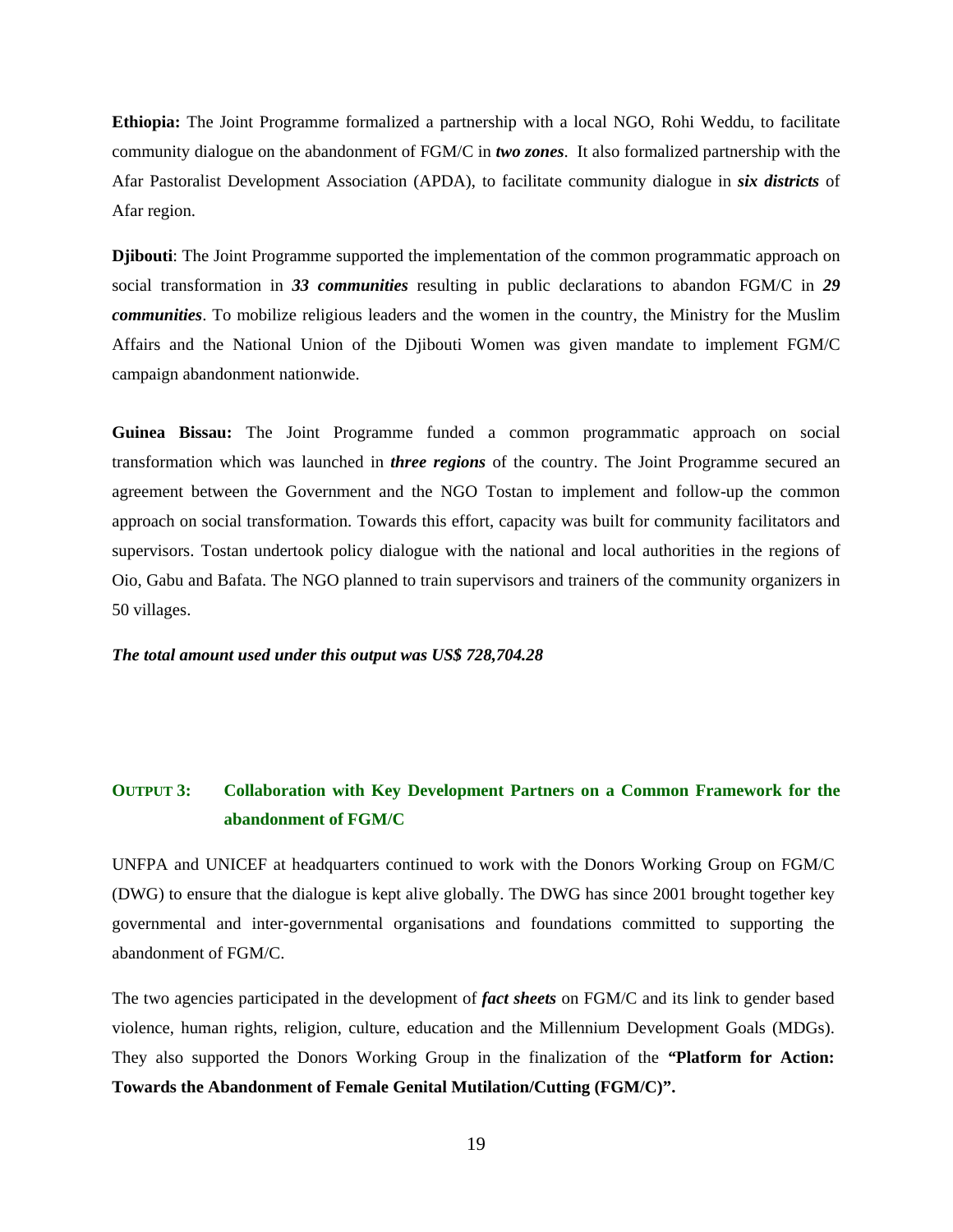At country level, this output was implemented by four countries Sudan, Egypt, Kenya and Ethiopia. The following results were achieved:

**Sudan:** Through the efforts of the Joint Programme, a common framework for the abandonment of FGM/C was disseminated specifically by UNICEF at National and State levels. The capacity of *30 senior curriculum personnel* and *teacher trainers* on Life skills was built, emphasizing accelerated abandonment of FGM/C. Participants committed themselves to advocate for a curriculum review to include FGM/C. UNFPA and UNICEF Country Offices initiated *collaboration with WHO Country Office* on the Programme, particularly on the issue of medicalization.

**Egypt:** A series of meetings between UNDP, UNICEF, UNFPA and UNIFEM led to the development of a *UN FGM/C Joint Programme* as part of the wider FGM/C national framework incorporating the different activities conducted by UN organizations.

**Ethiopia:** The Joint Programme's objectives and rationale were shared with the *UN Gender Technical Working Group* to facilitate discussion on areas of collaboration with other UN organizations towards accelerated abandonment of FGM/C.

**Kenya:** National FGM stakeholders planning meeting was supported by the Joint Programme to develop terms of reference for the *National Coordinating Committee* and *the Secretariat* on FGM/C. The team, comprised of UN agency staff, government officers and NGOs, also designed a FGM/C *Joint workplan (2008–2012)* that includes *national monitoring and evaluation framework*.

#### **The total amount used under this output was US\$393,000.07**

#### **OUTPUT 4: Evidence-based Data for Programming and Policies**

Under this output, baseline studies were planned to be conducted in the eight countries to help monitor results of the Joint Programme and its contribution towards FGM/C abandonment in each country. By the end of 2008, four countries had completed the baseline studies and three countries (Sudan, Djibouti and Kenya) submitted the results. The Joint Programme also supported other studies reported under this output.

**Sudan**: A *baseline study* for the targeted communities was completed. Among the results, 65% of all study respondents stated that the practice has no benefits at all. Also the results showed that trained midwives use sterilized environment to operate on girls and make the majority of practitioners (95%). Very few medical doctors practice FGM/C (only three are known). Other studies supported by the Joint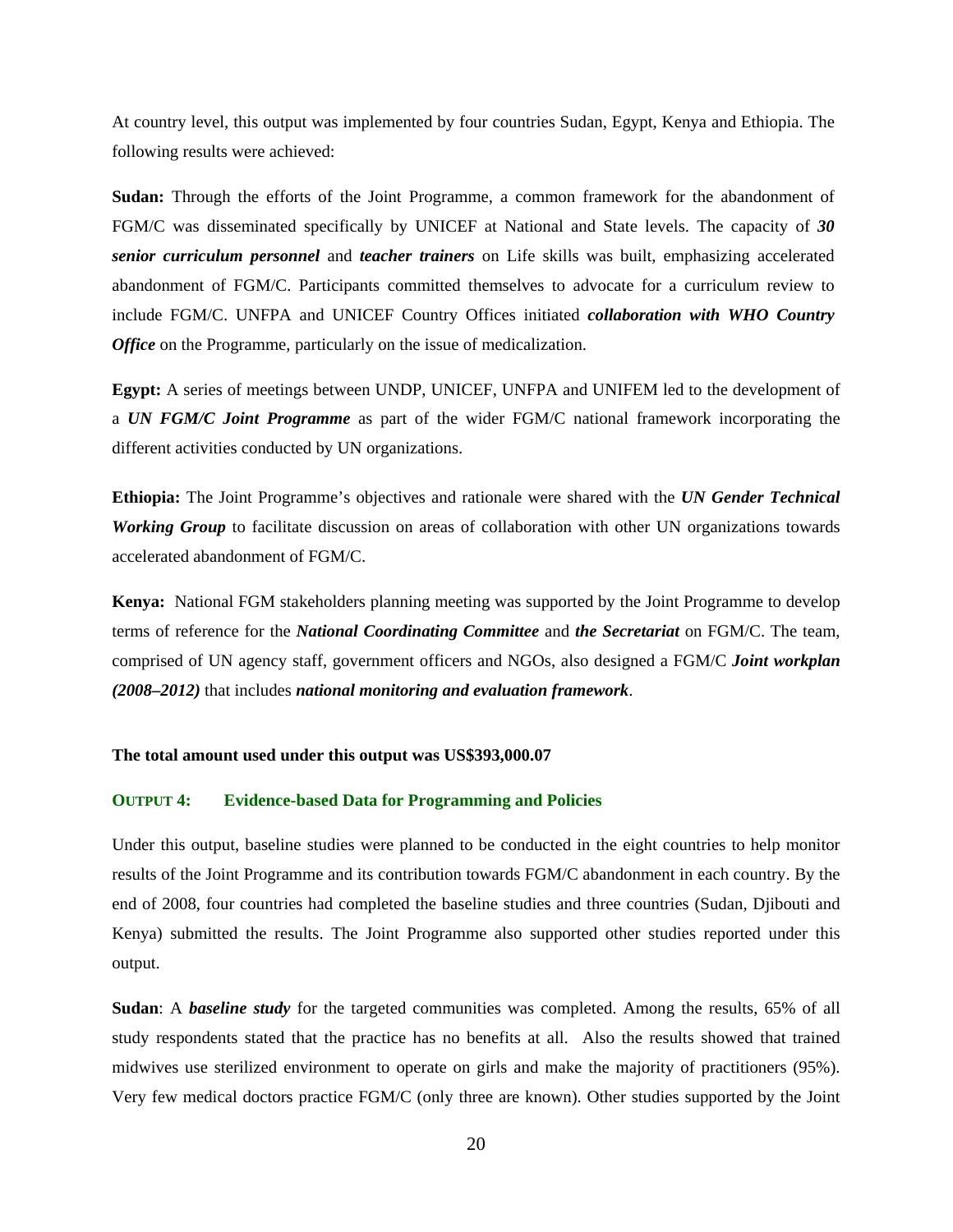Programme included: *Knowledge, Attitudes and Practices (KAP) study* undertaken in three States. Also, a *working paper on social dynamics* of FGM/C summarizing the cumulative knowledge and approaches to scale-up the abandonment of FGM/C underscored how theory and experience have helped to promote collective positive social change through community empowerment*.* 

**Kenya:** A *Baseline study* conducted in three districts (Tana River, Baringo and Samburu) showed that FGM/C is universal and is being performed among the lower age group. Most respondents were aware of the harm done by FGM/C and had resulted to minimizing the harm by practicing what they called "Sunni" (Type 1). The study recommends that community dialogue be used to avoid hostility towards FGM/C campaign and capacity be built among community facilitators to lead such dialogue toward FGM/C abandonment. Also, with funding from the Joint Programme, a National Study on FGM/C was undertaken. Two research studies were supported by the Joint Programme. One was to determine the effectiveness of the *Children's Act in protecting children against FGM/C* which showed that the Act would have been more successful if the cultural concerns were taken into consideration hence the need for cultural sensitivity. The second one was to collect *Judicial Precedents on FGM/C* on adult women and the results showed that the Kenyan Law does not extend protection to adult women against FGM/C hence the need to revise the law to protect women of all ages.

**Djibouti**: A *baseline study* was undertaken and showed that many parents of the excised girls had low level of education, and live below the poverty line. It was recommended that religious and community leaders would specifically target this group to build dialogue and consensus towards positive social transformation. The Joint Programme also supported survey of all stakeholders in the country to determine appropriate collaborative efforts.

**Egypt:** A *Participatory Rapid Appraisal* (PRA) study was completed in 20 UNICEF targeted communities in four Upper Egypt Governorates to assess baseline indicators for FGM/C and violence against children, to map existing services, and to identify gaps and needs. Additionally, there were two studies on religious leaders that were undertaken to explore arguments of the Muslim religious leaders on FGM/C abandonment and continuation.

**Senegal**: The Joint Programme supported the *evaluation of the 2000-2005 National Action Plan* for the abandonment of FGM/C and the reinforcement of national ownership. Following this, the government led in the development of a new National Action Plan 2008-2015.

**Ethiopia**: *A baseline study* was undertaken in Afar region and completed during the year. However, the analysis was still being processed in 2009.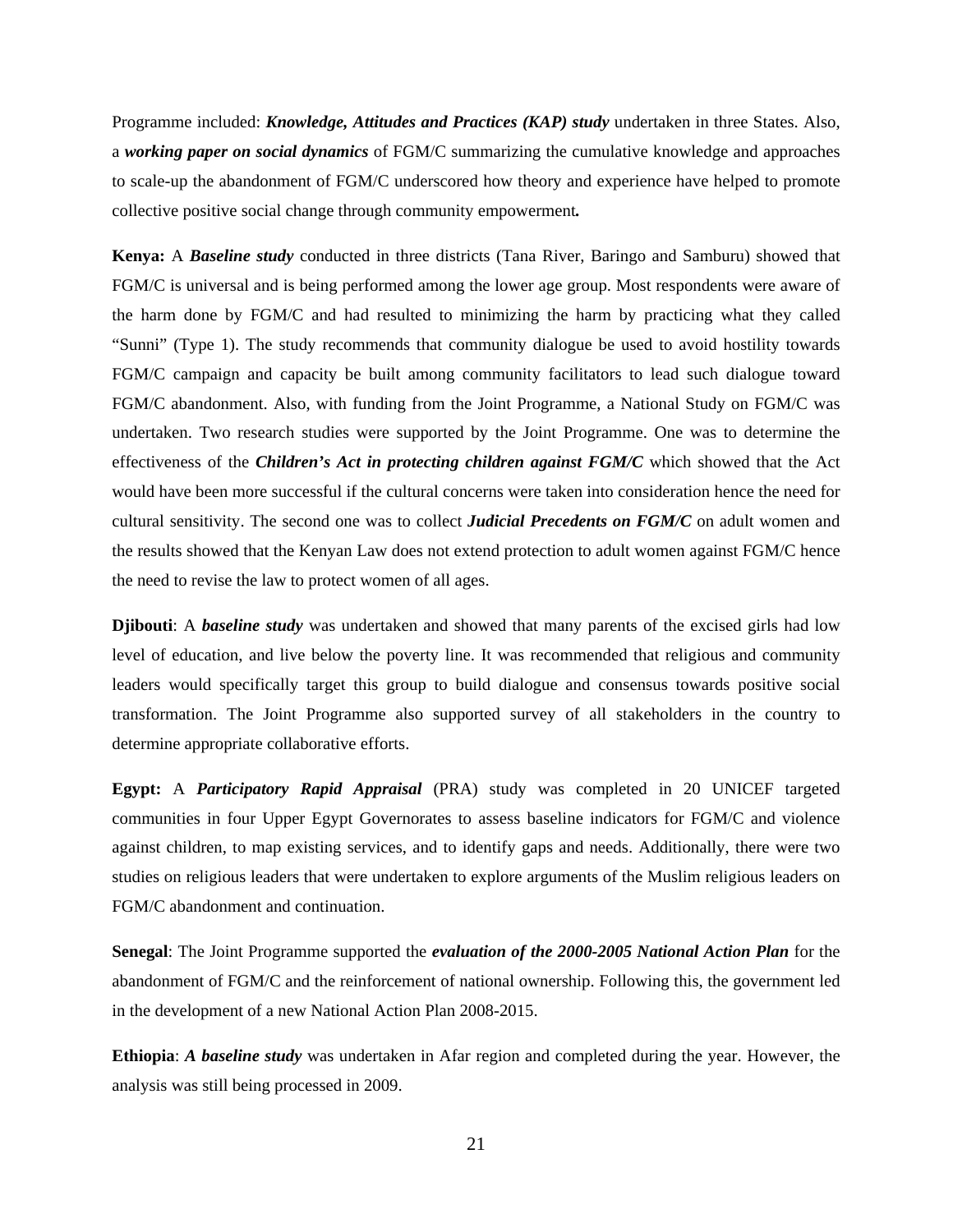**Guinea Bissau:** The Joint Programme supported a study on the link of sexual rights and FGM/C in 50 villages.

#### **The total amount used in this output was US\$139,812.31**

#### **OUTPUT 5: Consolidation of existing partnerships and forging of new partnerships**

Building of partnerships is critical to create synergy for accelerated abandonment of FGM/C. In this output, the Joint Programme planned to support the establishment of networks and coalitions of various groups of partners especially among Parliamentarians, NGOs, professional associations, civil society organizations and human rights organizations. It was thought that these networks would work with UNFPA and UNICEF under the Joint Programme to lobby for policies, laws and other national frameworks to support abandonment of FGM/C as well as speak up for positive social transformation. The following results were achieved.

**Egypt:** The Joint Programme identified an *Egyptian NGO* to facilitate the establishment of an NGO coalition. As a result, an *NGO-Advocacy Coalition* was then established to coordinate FGM/C abandonment interventions. Through the efforts of the Joint Programme, the capacity of 20 NGOs was built to prepare them as advocates for the implementation of legislation banning FGM/C at the community level and to be watchdogs for medical practitioners performing FGM/C.

*A project cooperation agreement between five NGOs* in Upper Egypt Governorates was signed with UNICEF to implement community led initiatives that promote abandonment of FGM/C and protection of children from violent practices. These NGOs are:

- a) Family and Environment Development Association (FEDA) in Qena;
- b) Human Development Egyptian Association (HDEA) in Sohag;
- c) Childhood and Development Association (ACDA) in Assiut; and
- d) Better Life Association for Community Development (BLACD) in Minia.
- e) The Cairo Family Planning and Development Association (CFPDA)

The capacity of *28 staff from these NGOs* was developed on facilitation and social communication skills.

**Sudan:** A *network of Obstetricians and Gynaecologists' Society, Medical Council, Deans of Faculty from six Universities and the Paediatrician Society* was created with the support of the Joint Programme. This network influenced the creation of a technical committee to revise reproductive health strategy and training package for health workers. The *network of parliamentarians* was created to lobby for the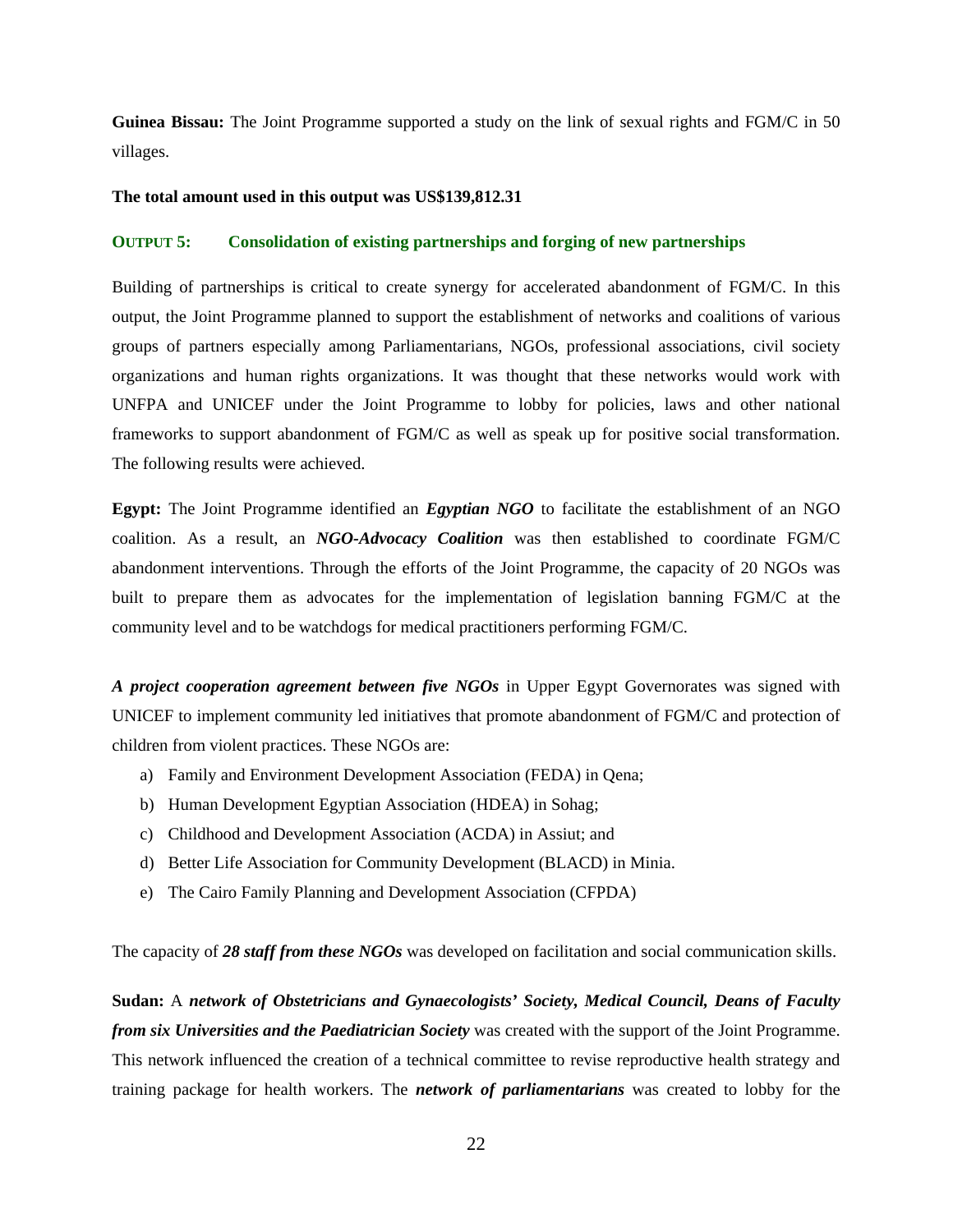implementation of the penal code to criminalize FGM/C. An *NGO-Advocacy coalition of 30 NGOs* was established to support the Joint Programme to document their experiences towards the strengthening of FGM/C abandonment interventions.

**Senegal:** With the aid of the Joint Programme, a *network of 22 Parliamentarians* was created to lobby for the implementation of the penal code to criminalize FGM/C. Their capacity on human rights and on existing laws was built. The Joint Programme also supported the *creation of youth and teenagers federations* in the regions as well as the establishment of a *network of NGOs*.

**Ethiopia:** The Joint Programme supported all the NGOs working in Afar region to form an *NGO-Advocacy Coalition* to strengthen FGM/C abandonment intervention in the region.

**Djibouti:** The Joint Programme supported the *creation of a network of parliamentarians* to lobby for the implementation of the penal code to criminalize FGM/C. Another *network of 14 male dominated NGOs* was established to specifically target men to support FGM/C.

The Joint Programme supported capacity building of *30 parliamentarians* in the network and *24 town councillors* on FGM/C and its link to human rights.

**Kenya:** The Joint Programme helped the establishment of a *network of 17 Parliamentarians* and *chairpersons of Parliamentary Committees* and the strengthening of their capacity to lobby for the revision of laws to include a clause to protect adult women against FGM/C practice. In addition, the Joint Programme organised a policy dialogue forum attended by *15 members of Parliament* from FGM/C high prevalence areas (pastoralist areas).

The Joint Programme funded a women's forum that was held on International Women's Day  $(8<sup>th</sup> March)$ and attended by *37 women among them two Parliamentarians* resulting in the development of a strategy to accelerate FGM/C abandonment.

A national coordinator for the Joint Programme based in the Ministry of Gender, Children and Social Development where the national Secretariat was established, continued to assist in the *coordination of the FGM/C interventions undertaken by different partners nationally.* 

**Guinea Bissau**: Through the initiative of the Joint Programme, a *network of women Parliamentarians* was established and is currently engaged in active FGM/C abandonment campaign.

**Guinea**: With support from the Joint Programme, a *directory of partners* working on the abandonment of FGM/C campaign in the country was completed.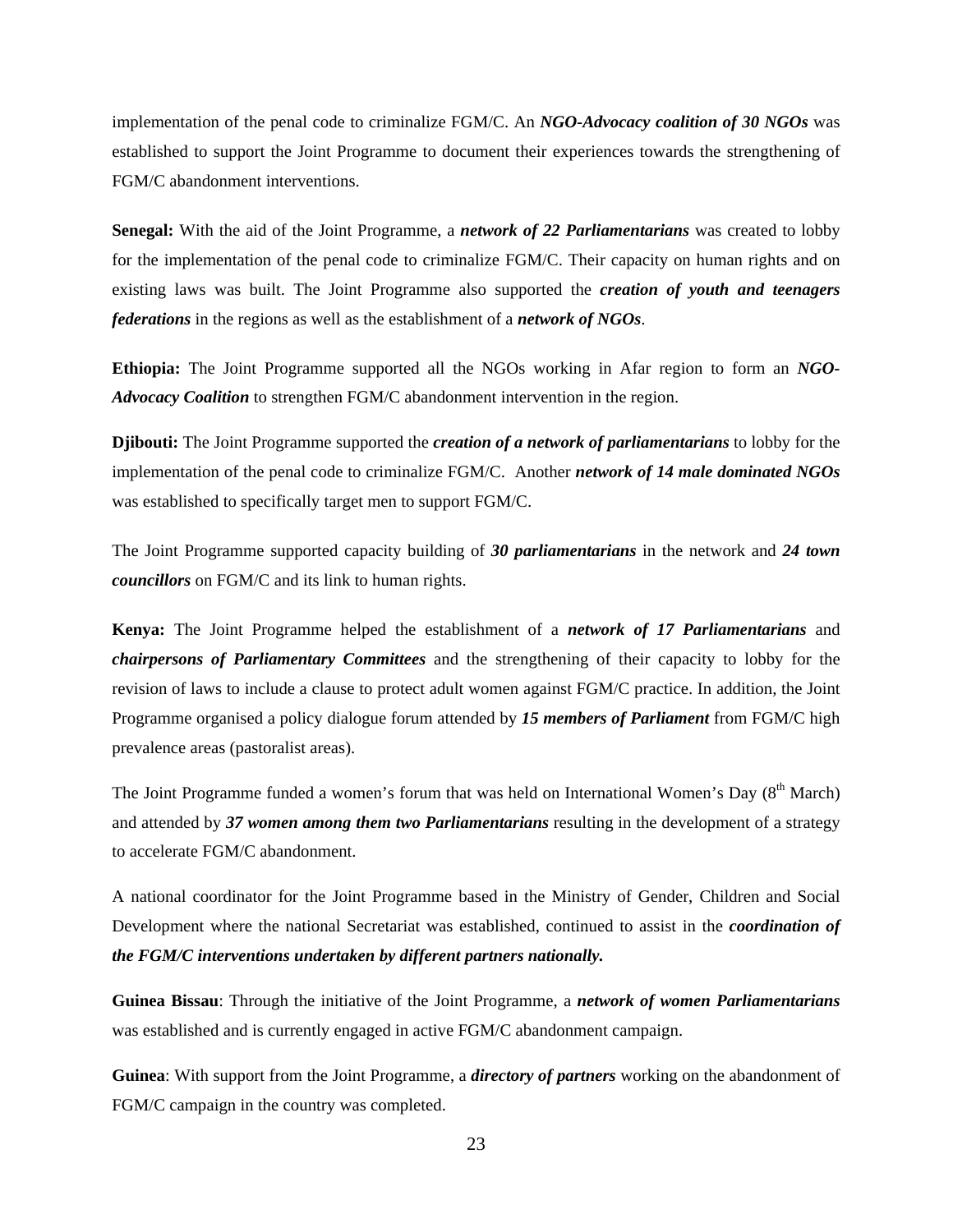#### **The total amount used for this output was US\$208,688.04**

#### **OUTPUT 6: Expanding network of religious leaders advocating abandonment of FGM/C**

Under this output the Joint Programme planned to support the establishment of networks of religious leaders to make a national statement to separate FGM/C from religion and to promote its abandonment among the religious communities. Five countries reported on this output. The following results were achieved.

**Guinea Bissau:** A *formal statement* was made by key Islamic religious leaders committing themselves to collaborate with UNFPA-UNICEF Joint Programme towards abandonment of FGM/C.

**Djibouti:** Through the support of the Joint Programme, a *study trip* of religious leaders to Egypt was undertaken to find out how religious leaders in that country are addressing FGM/C abandonment among their own colleagues and how they have tackled challenges arising from such dialogue.

**Sudan:** With contribution from the Joint Programme, *advocacy capacity* was built for *religious leaders* and *scholars* in Blue Nile and North Darfur. As a result, some reputable religious leaders publicly declared that there was no link between FGM/C and Islam and actively participated in the FGM/C national campaign.

**Senegal**: With support from the Joint Programme, *Muslim religious leaders* were incorporated into the *Steering Committee of the National Action Plan*. The leaders were expected to influence the other Muslim leaders and the community towards the abandonment of FGM/C.

**Kenya:** A lobby group of *19 Muslim scholars* was established with the support of the Joint Programme, these scholars are from communities that do not practice FGM/C. They made plans to organize dialogue forums with other Muslim scholars in the communities that practice FGM/C using religious arguments to separate FGM/C from Islam to create a national stand of Muslim scholars against the practice.

#### *Under this output the funds used were US\$ 104,560.92*

# **OUTPUT 7: Media campaigns emphasizing FGM/C abandonment process in sub-Saharan Africa, Sudan and Egypt**

Under this output the Joint Programme planned to support media advocacy on FGM/C abandonment. The media would also collaborate in development of radio, TV programme and disseminate positive messages through the printing media. The following results were achieved.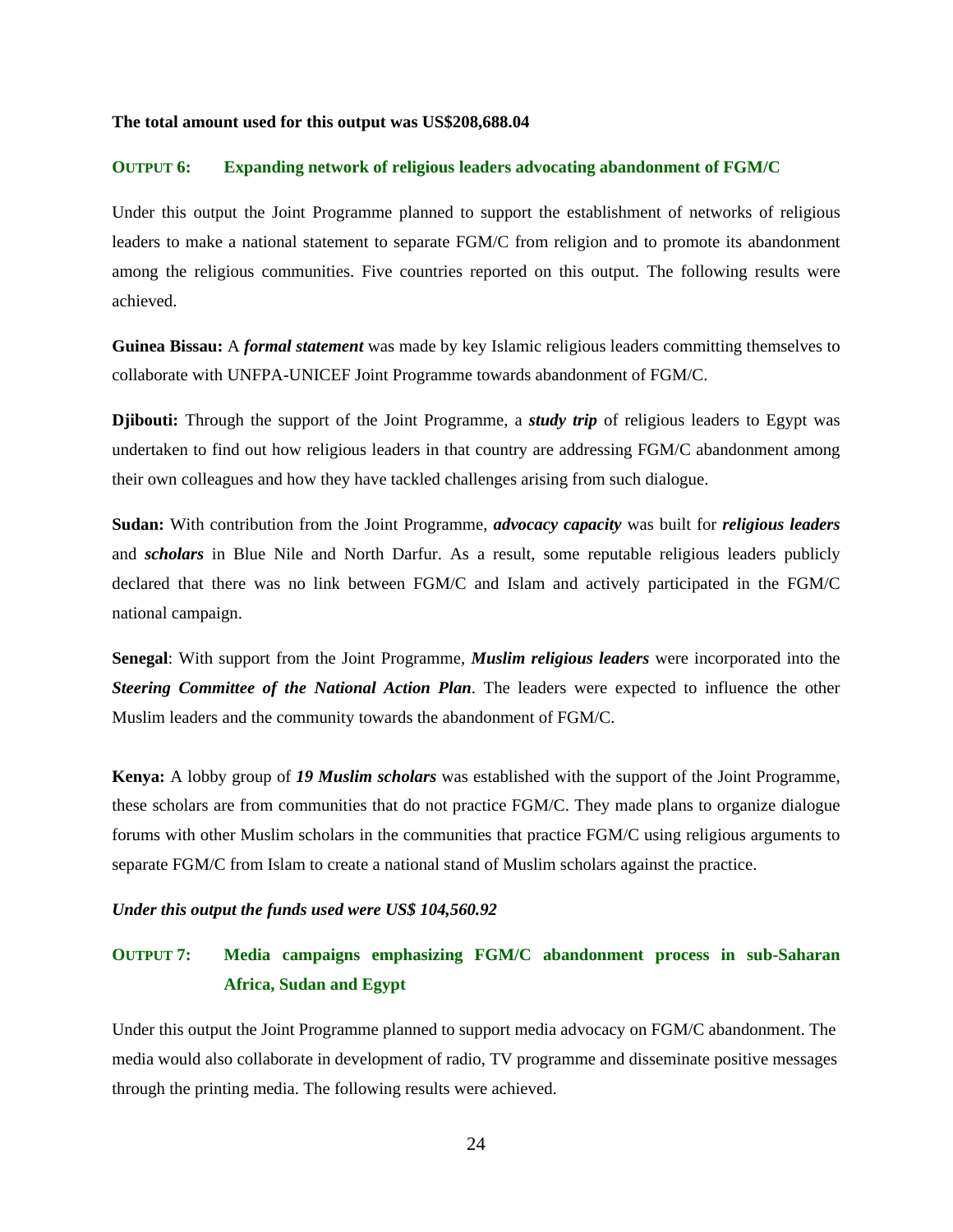**Ethiopia:** The Joint Programme worked with the media in the development of *briefs* and *brochures* in English, and two local languages (Amharic and Afarigna). The briefs and brochures were disseminated to the community during the launch of the Joint Programme in November 2008.

**Djibouti:** The Joint Programme undertook media advocacy through *dialogue meeting with government media houses*—State Radio, television networks and the main newspapers—in the country. Djibouti does not have private media agencies.

**Guinea:** The Joint Programme *lobbied the media houses* to have FGM/C on the *media agenda*. This resulted in the development of a television spot which was aired on a weekly basis to sustain the debate of FGM/C abandonment and to advocate with *policy makers to speak up* against the practice.

**Kenya:** Following the launch of the Joint Programme, there was an increased *commitment by the media houses* (radio, TV and print) to sustain the FGM/C debate. In respect to this, the Minister for Gender, Children and Social Development, was interviewed by several TV stations after the FGM/C launch. Furthermore there was frequent broadcasting of messages on weekly basis on FGM/C as well feature, stories in the print media.

Thanks to strong media advocacy, the *public started speaking up* for the FGM/C abandonment and reporting incidents. For example, community members in Narok district reported a case to the coordinator and the police which generated a lot of media interest.

The Joint Programme supported the *media network to build capacity of journalists* assigned to follow up on FGM/C issues.

Furthermore a *FGM/C documentary* depicting engagement with communities in Northern Kenya and the journey towards abandonment of FGM/C was completed. The FGM/C film has documented the community perceptions and use role models to discourage the practice. This film is being disseminated widely to facilitate in information sharing and to lead to positive social change.

**Sudan:** A *communication expert was recruited* by UNICEF with funds from the Joint Programme to provide technical support to government and other partners in the production of communication materials in the framework of the Saleema campaign. With the support of the Joint Programme, the Federal Ministry of Health enhanced the *capacity of the media personnel* from television, radio, and the newspapers. The capacity built was specifically on the implications of FGM/C in health and development and its link to religion. *A Ministry of Health (MOH)-media alliance* was created to undertake advocacy towards accelerated abandonment of FGM/C. Following this, *a media sector action plan* was developed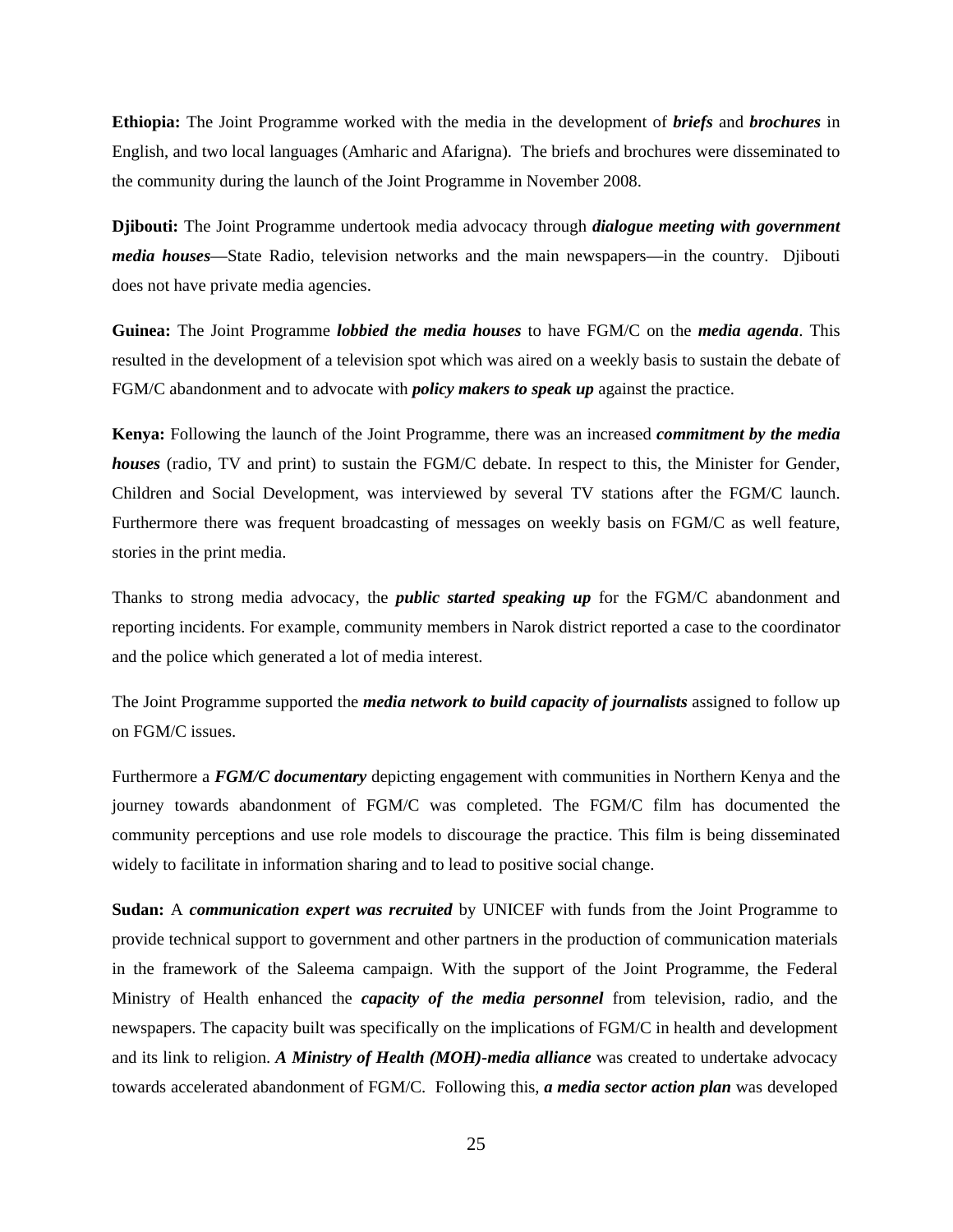with the support of the Joint Programme and in collaboration with the President of the Media Committee in the National Assembly and media personnel from Television and radio networks and the newspapers.

This action plan was used by the media to support the implementation of the National Strategy towards FGM/C Abandonment. One of the major outcomes was the production of *seven messages* aired by the Sudan National Television. *Other materials* were developed to support the Saleema campaign, officially launched by the First Lady, and included

- a) four posters,
- b) electronic board messages,
- c) 25,000 posters, 3000 t-shirts,
- d) 5000 pieces of cloth material with Saleema design,
- e) 5000 stickers,
- f) A campaign song, and a 17-second spot aired for two months.

**Egypt:** A *roundtable discussion* on the 'role of the media in the promotion of FGM/C abandonment' was organized with the support of the Joint Programme. It was attended by *30 representatives of media houses, government, donors and UN agencies* and this resulted in the increased commitment of the media to keep FGM/C agenda and child protection issues alive.

The Joint Programme also supported *INTACT* (a network to analyze, communicate and transform data in a user-friendly manner) to continue FGM/C abandonment campaign through its website. INTACT also updated its English website and established an Arabic website to include information and data on FGM/C in Egypt and other practicing countries in the region.

**Senegal:** Through the support of the Joint Programme, participation of media agencies in the campaign was enhanced through *72 radio broadcasts*. This resulted in a widespread dissemination of information that has encouraged the *360 communities* who are not direct recipients of the Joint Programme to join the movement for human dignity and human rights.

**Guinea Bissau**: Through the initiative of the Joint Programme, a *network of journalists* was established and is currently engaged in active campaign for FGM/C abandonment.

**Under this output the total amount used was US\$ 223,791.55**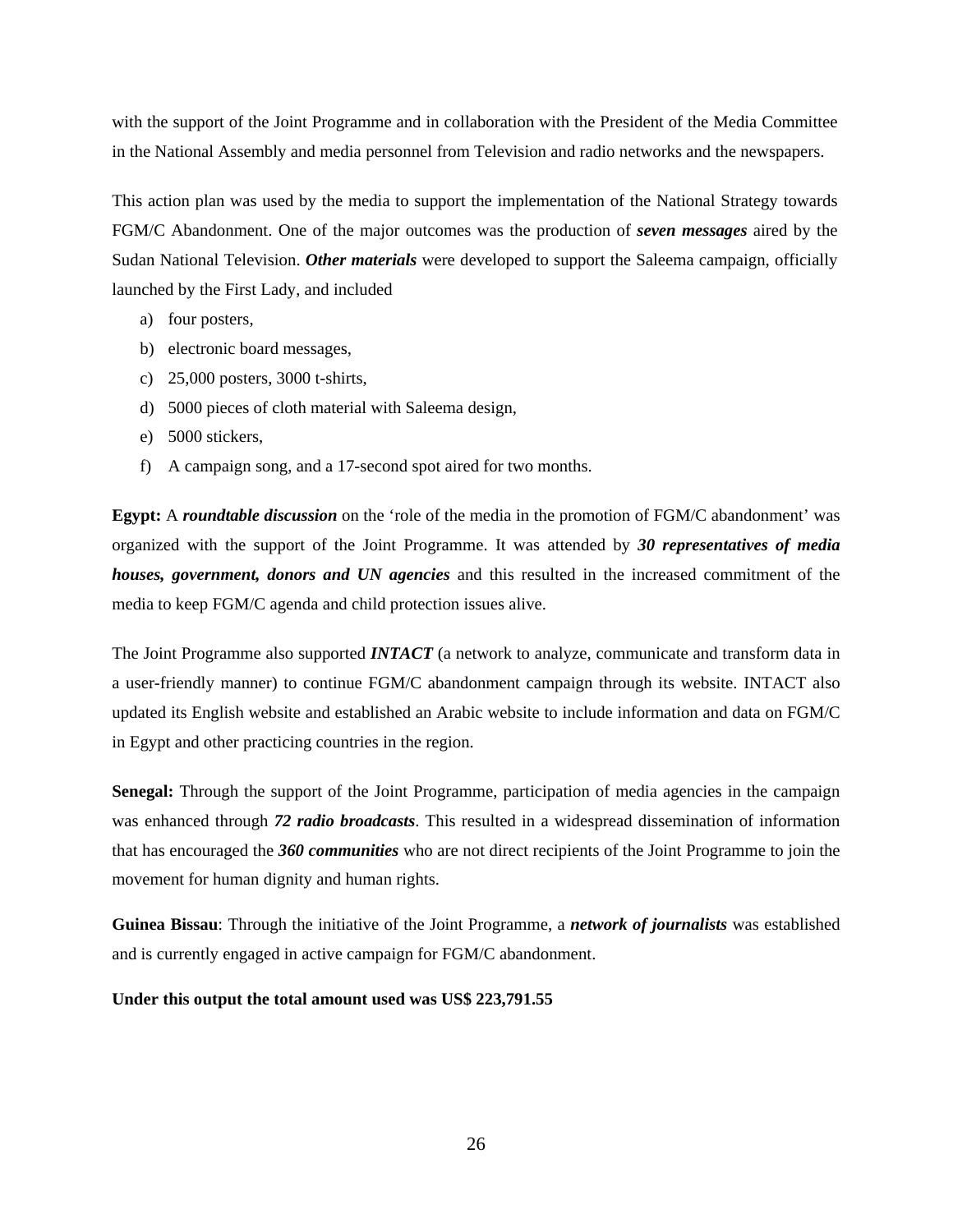# **OUTPUT 8: Better integration of implications of FGM/C practice into reproductive health strategies**

Under this output the Joint Programme planned to support Medical Schools and the Ministries of Health to review curriculum and modules with a view to integrating FGM/C within the curriculum and in service delivery. This would ensure that service providers are well equipped to manage complications resulting from FGM/C practice and women and girls who are victims of FGM/C would receive needed services. Four countries implemented this output. The results were as follows.

**Djibouti:** UNFPA and UNICEF noted that FGM/C was already integrated in the medical curriculum before the initiation of the Joint Programme. It was however planned that the curriculum would be updated in 2009.

**Senegal**: The Joint Programme supported *capacity building* for Tamba Regional team comprising *100 senior health providers and health managers, nine district Health Teams* on management of complications associated with FGM/C and the revision of reproductive health guidelines and protocols. *300 copies were printed and 200* distributed to health providers in Tamba region.

**Egypt:** Through a consensus building workshop supported by the Joint Programme, a *plan of action (2008-2009)* for the Ministry of Health and Population (MOHP) was revised to strengthen FGM/C abandonment interventions. A *medical practitioners' manual* was also developed and reviewed by NCCM and the Ministry of Health.

**Sudan:** A *national consultant was recruited* with funding from the Joint Programme to develop a training package for training of health workers on FGM/C. The Joint Programme also supported the *establishment of a technical committee to revise the existing 5-Year Reproductive Health Strategy and training materials* for the health providers by incorporating the FGM/C content. A *manual on FGM/C for health cadre* was developed. In addition, the *capacity was built* on advocacy and communication skills for *reproductive health Trainers and State FGM/C focal Points* in five states (Kassala, Gadarif, White Nile, South Kordofan and Gezira).

*Under this output the amount used was US\$124,611.00.*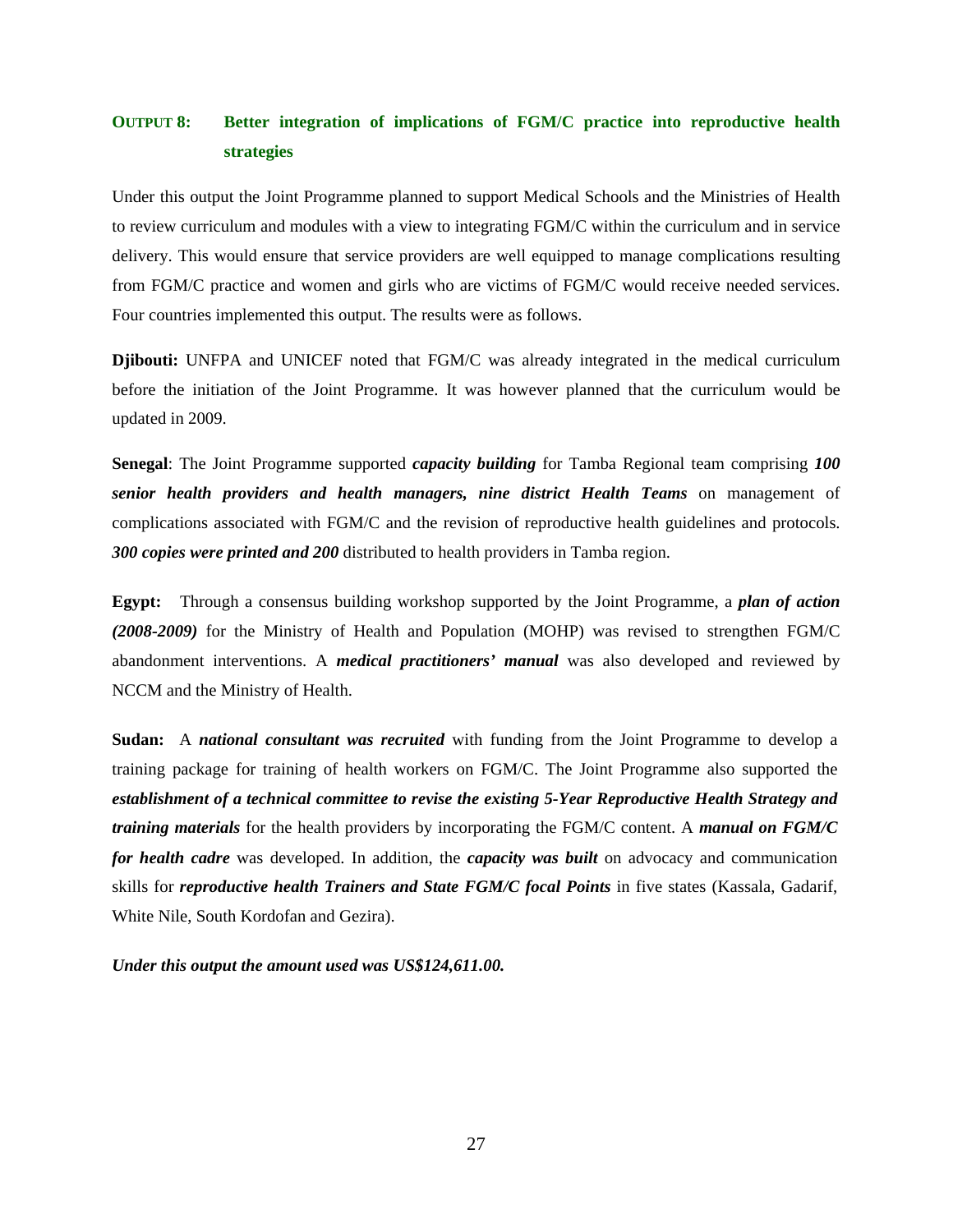# **OUTPUT 9: Building donor support to pool resources for a global movement towards abandonment of FGM/C**

This output was specifically thought to be implemented by Headquarters New York; however countries were encouraged to collaborate with donors in the field and this resulted in the following activities.

**Egypt:** UNICEF submitted a project proposal to the UNICEF Swiss National Committee which focused on:

- Support of the child protection committees in different governorates so that they could assist in the reinforcement of the new legislation banning FGM/C ban and,
- Development and implementation of a nationwide social communication plan.

**Ethiopia:** UNFPA raised US\$ 200,000 from Catalonia (Spain) to support the reproductive health services in Afar region, the site for the FGM/C abandonment campaign.

**Kenya**: UNFPA provided strong recommendation to the "Urgent Action Fund" for the proposal submitted by the Federation of Kenyan women lawyers (FIDA). The Funds when received will be used in 2009 to support the drafting of an FGM/C abandonment bill aimed to protect adult women from being excised and to advocate to relevant parliamentary committees. Presently, the existing law protects girls from 0 to 18 years only.

**Senegal:** The Joint Programme in collaboration with *WHO and the Population Council developed a common vision* for the FGM/C abandonment campaign. The *capacity of governmental institutions at national and local levels* was built to better coordinate and monitor their activities on FGM/C abandonment.

**Sudan:** UNFPA and UNICEF held policy dialogue meetings with *MSF Belgium, International Plan Sudan, Save the Children, Sweden,* and *Norway* with the aim of supporting local NGOs. UNICEF Country Office completed and submitted a project proposal to the *Swiss National Committee* to support child protection committees in different governorates and to develop a nationwide social communication plan on FGM/C.

*Under this output the total amount used was US\$7,611.00*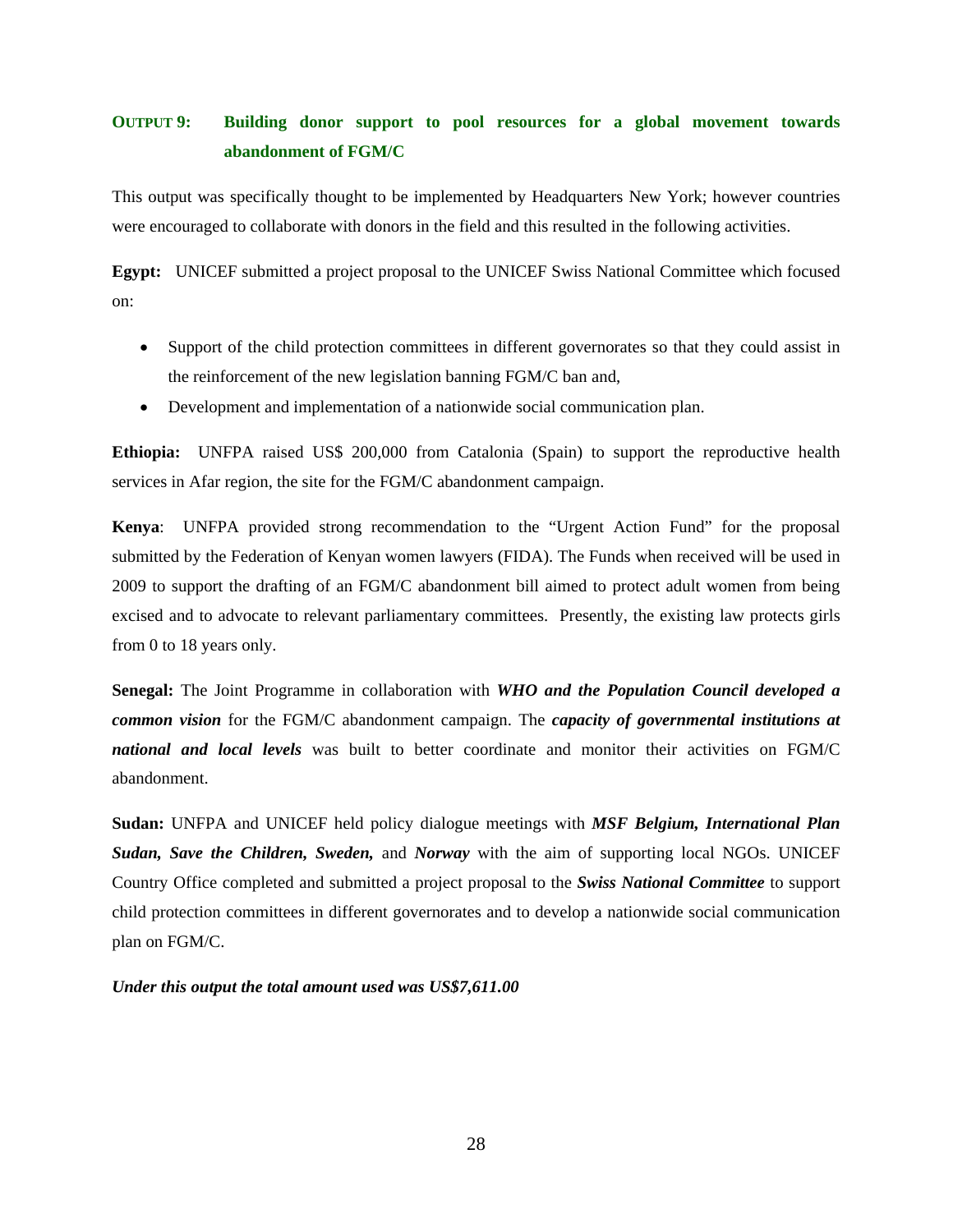# **6.0 FINANCIAL EXPENDITURE IN 2008**

Implementation of the programme commenced towards the end of the second quarter, thus conveying a variance in expenditure levels by the countries. The table reflects the total expenditure at country level by output and Headquarters expenditure.

| <b>OUTPUTS</b>                                                                             | <b>TOTAL</b>  |
|--------------------------------------------------------------------------------------------|---------------|
| 1 Effective enactment and enforcement of legislation against FGM/C                         |               |
|                                                                                            | 177,237.41    |
| 2 Knowledge dissemination of socio-cultural dynamics of FGM/C practice                     |               |
|                                                                                            | 728,704.28    |
| 3 Collaboration with key development partners on a common framework for the abandonment    |               |
| of FGM/C                                                                                   |               |
|                                                                                            | 393,000.07    |
| 4 Evidence-based data for programming and policies                                         |               |
|                                                                                            | 139,812.31    |
| 5 Consolidation of existing partnerships and forging of new partnerships                   |               |
|                                                                                            | 208,688.04    |
| 6 Expanding network of religious leaders advocating abandonment of FGM/C                   |               |
|                                                                                            | 104,560.92    |
| 7 Media campaigns emphasizing FGM/C abandonment process in Sub-Saharan Africa, Sudan       |               |
| and Egypt                                                                                  |               |
|                                                                                            | 223,791.55    |
| 8 Better integration of implications of FGM/C practice into reproductive health strategies |               |
|                                                                                            | 124,611.00    |
| 9 Building donor support to pool resources for a global movement towards abandonment of    |               |
| FGM/C                                                                                      | 7,611.00      |
| <b>GRAND TOTAL</b>                                                                         | 2,108,016.58  |
| Total by HQ (UNFPA and UNICEF)                                                             | 560,520.41    |
| <b>Overall Total by the Joint Programme</b>                                                | 2,668,536.993 |

 $3$  Inclusive of indirect cost of both agencies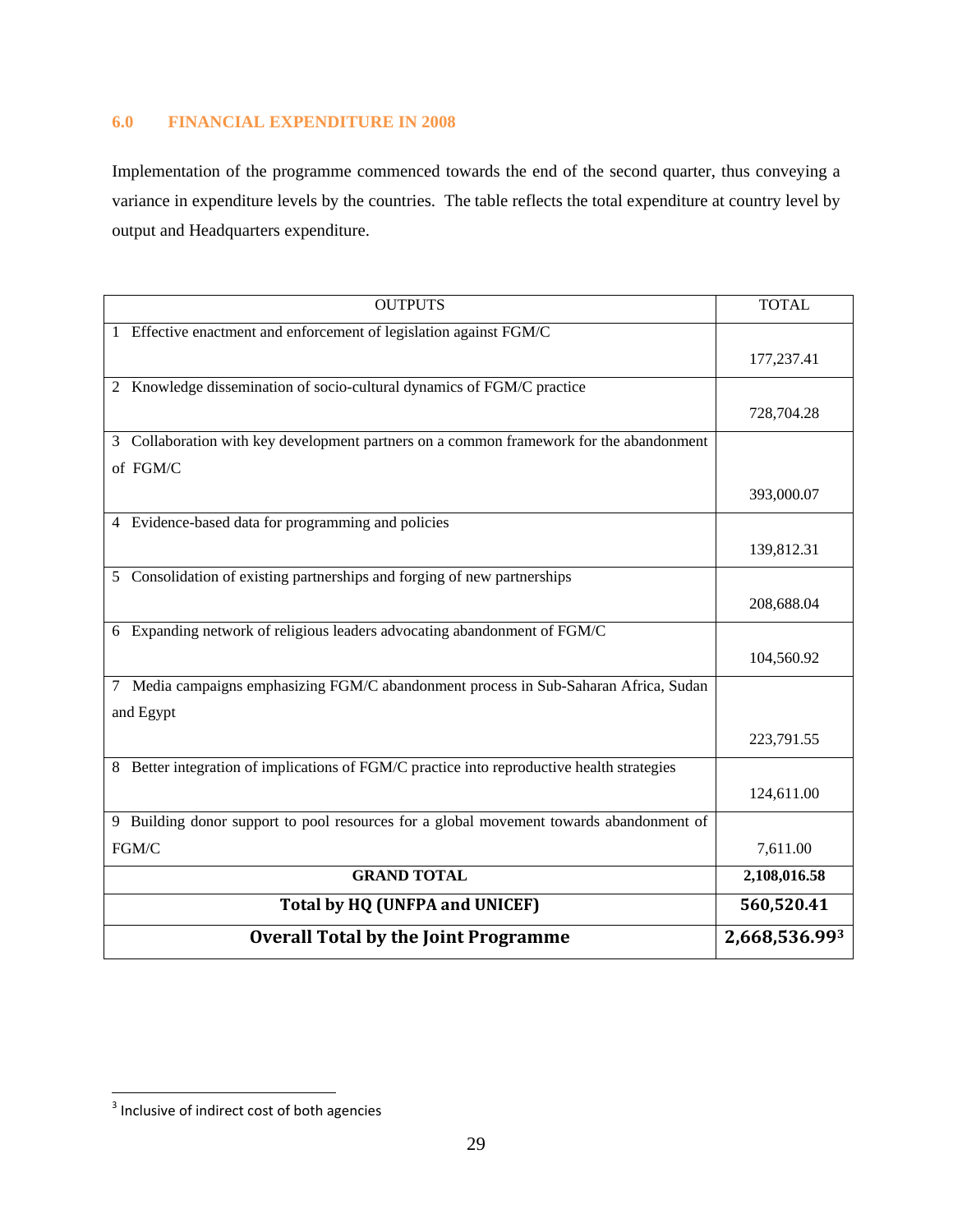# **7.0 CHALLENGES IDENTIFIED IN 2008**

The following challengers were identified by countries as they implemented the Joint Programme. These challenges will be addressed in 2009:

# **Political Support**

- Some legislators are afraid to speak out against FGM/C for fear of losing political support at grassroots level in Kenya.
- There is no enforcement mechanism that has been established for the newly promulgated FGM/C criminal law in Egypt.
- Political and religious opposition against the implementation of the FGM/C law is still strong in Guinea Bissau.

# **Coordination**

- The lack of synergy among actors slowed down the implementation of the national action plan in Senegal.
- The lack of a functional coordination mechanism and a national action plan creates challenges towards having adequate support and guidelines for the accelerated abandonment of FGM/C in Guinea Bissau and Egypt.
- The lack of a functional monitoring and evaluation system makes it difficult to monitor results towards FGM/C abandonment nationally in Djibouti.

# **Medicalization of FGM/C**

Medicalization practice, which means that health service providers do the excision in clinics, is on the increase and was specifically reported in four countries:

- In Sudan, three female gynaecologists openly advocated for a special surgery "Shari" and used the opportunities afforded to them to make presentations to support their arguments.
- While the Ministry of Health made public proclamations that medicalization of FGM/C practice is unethical; it was reported to be on the rise in Kenya.
- Medicalization of FGM/C continues in spite of the declaration made by the Ministry of Health and Population to stop health service providers from performing excision in Egypt. Indeed, about 67.6 percent of the FGM/C practice was conducted by medical personnel (doctors, nurses and trained midwives) in Egypt.
- Medical personnel (doctor, nurse, midwifes) conducted 10 percent of the excision in Guinea.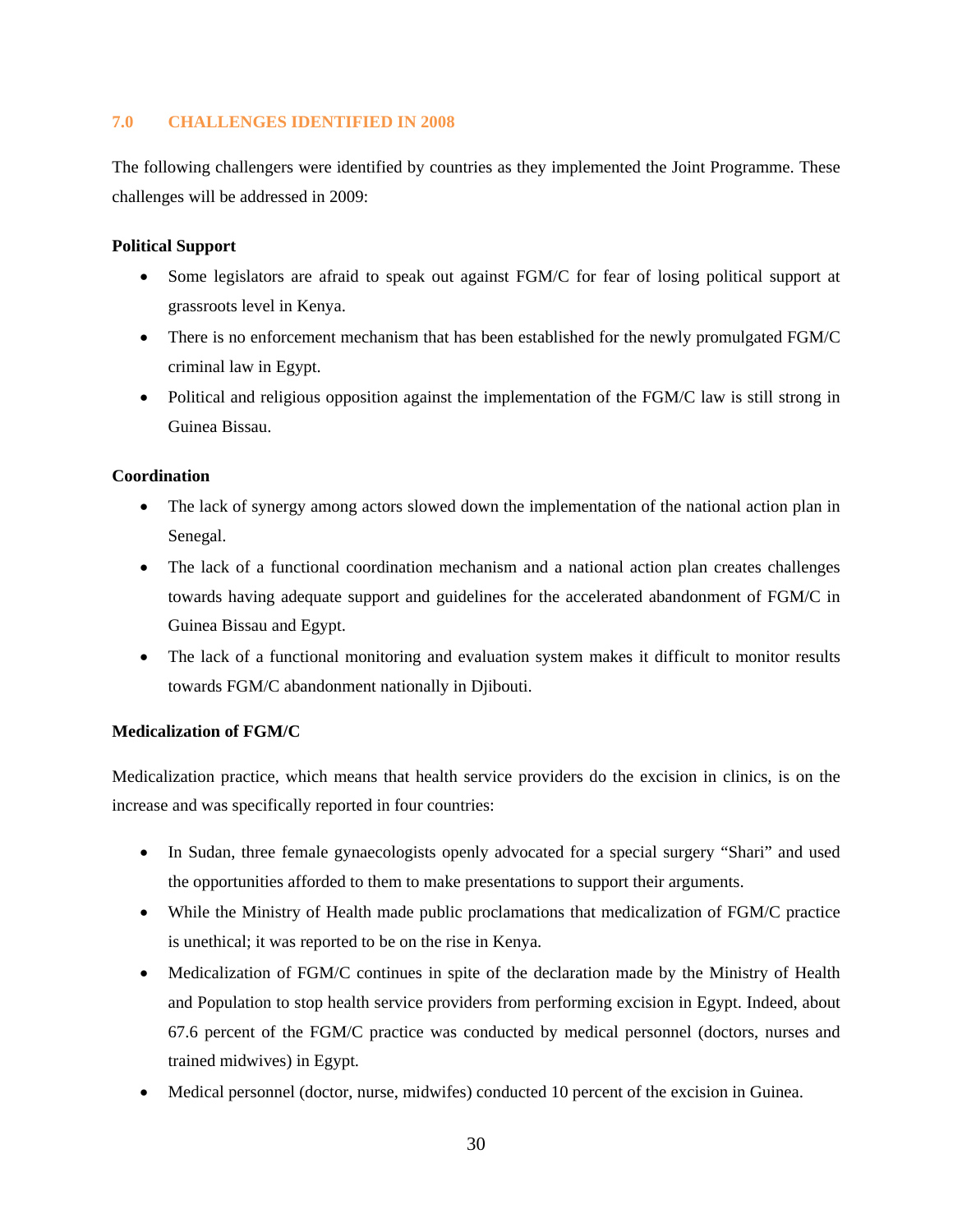• Family members were reported to be increasingly visiting doctors to have their daughters excised so as to minimize the risks linked to the traditional method in Guinea.

## **Religious and Traditional leaders**

- Some faith-based leaders and custodians of traditional customs continued to demonstrate strong opposition to FGM/C abandonment in Kenya.
- Religious leaders who support the continuation of FGM/C were reported to be cynical about the stand of the Islamic institutions in Egypt and the abandonment campaign was often associated with the 'western agenda' and political affiliations.
- Some traditional and religious leaders misinterpreted religious texts to support the continuation of the FGM/C practice in Guinea and in Ethiopia.

# **8.0 RECOMMENDATIONS**

Recommendations were made by UNFPA and UNICEF to address the challenges identified in 2008. In this respect, the Joint Programme recommends to:

- Organize policy dialogues with the governments to ensure that national mechanisms, especially on coordination, oversight, monitoring and evaluation are created and implemented for quality performance and reporting.
- Work with WHO and the Ministry of Health to address medicalization whose continuation is slowing down the accelerated abandonment of FGM/C.
- Identify and work with religious leaders who are considered credible in their societies to influence their colleagues towards a unified stand on FGM/C abandonment.
- Determine an evaluation methodology, to include process and impact indicators likely to measure the results of the UNFPA-UNICEF Joint Programme and its contribution to the national efforts.
- Document good practices that detail the process of social change and public declarations.
- Provide technical assistance to needy countries promptly.